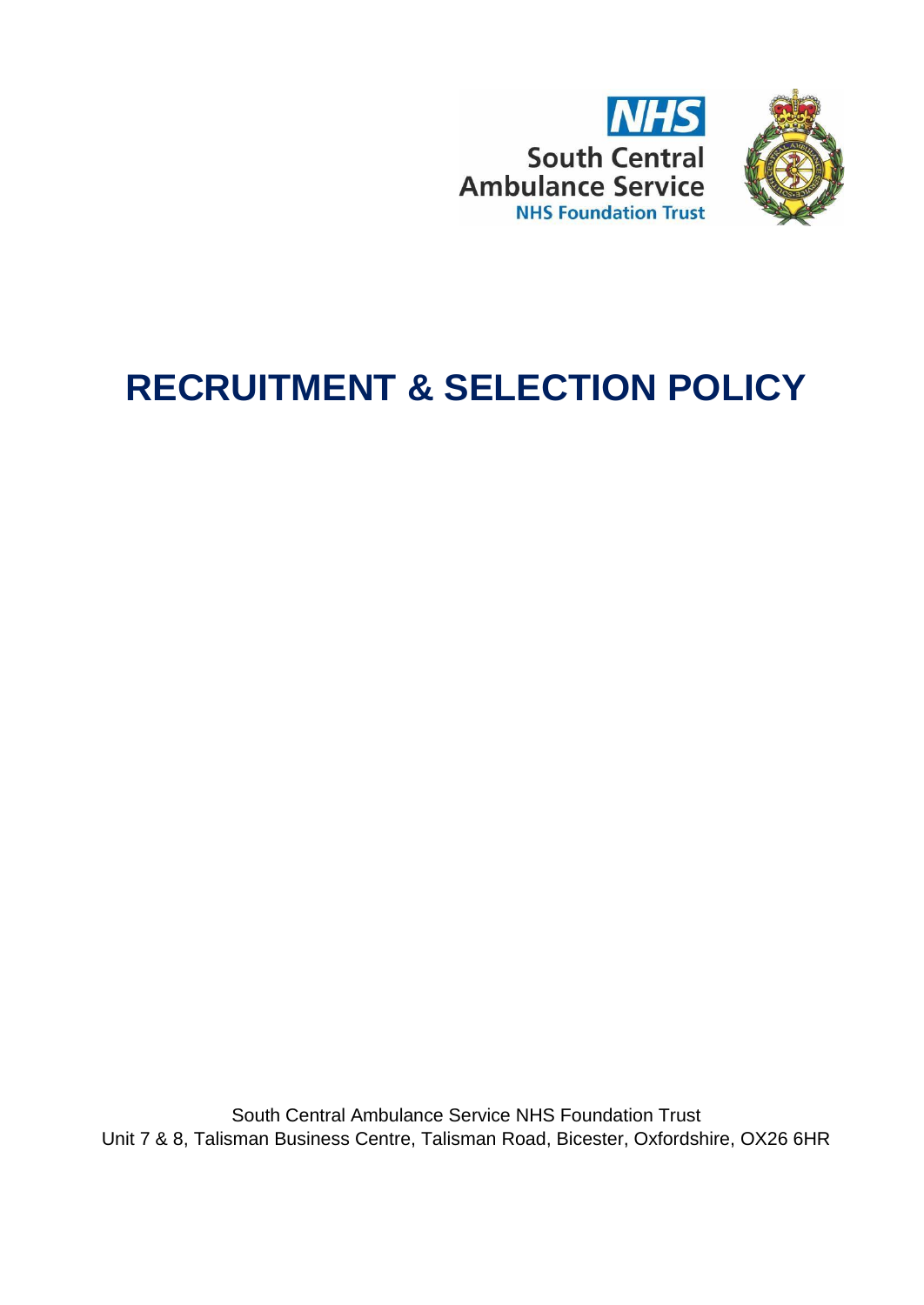# <span id="page-1-0"></span>**DOCUMENT INFORMATION**

| Author:                                | Edward Coleman, Recruitment Manager<br>Rachael Clarke, Recruitment Manager<br>Pamela Putt, Recruitment Manager |
|----------------------------------------|----------------------------------------------------------------------------------------------------------------|
| Consultation & Approval:               | Policy signed off and published                                                                                |
| <b>Equality Impact Assessment:</b>     | Date $2019 - a$ copy is available from the HR Department                                                       |
| Created:                               | November 2019                                                                                                  |
| <b>Next Review:</b>                    | November 2022                                                                                                  |
| Version:                               | Final                                                                                                          |
| <b>Approval Process:</b>               | Consultation & Approval:<br>Policy signed off and published                                                    |
| This document replaces:                | Recruitment & Selection Policy and<br><b>Pre-employment Checks Policy</b>                                      |
| <b>Notification of Policy Release:</b> | Intranet/SCAS Website<br><b>Staff Notice Boards</b>                                                            |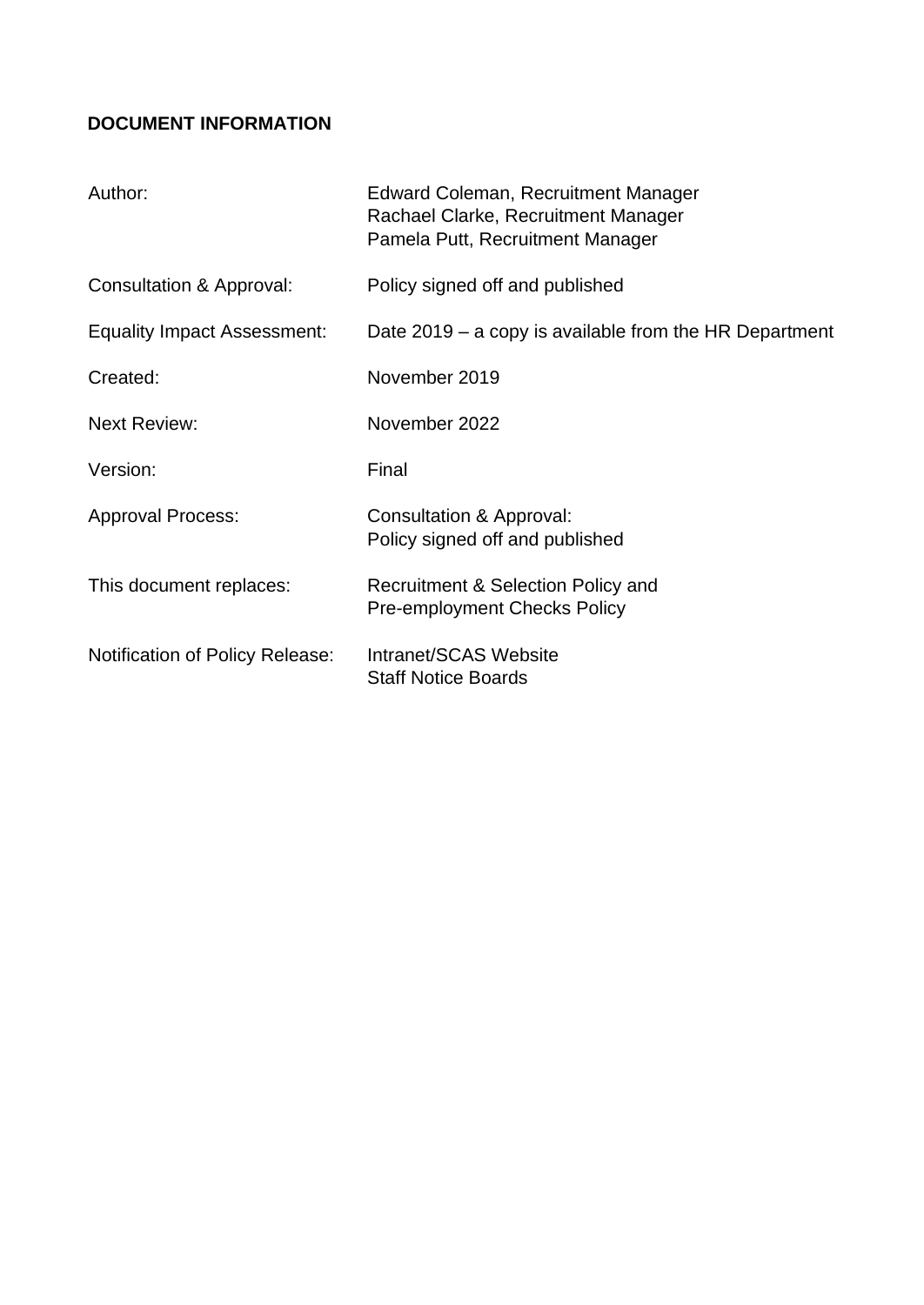# **Contents**

| Equality Impact Assessment Form Section One - Screening Error! Bookmark not defined.          |  |
|-----------------------------------------------------------------------------------------------|--|
| Equality Impact Assessment Form Section Two - Full Assessment Error! Bookmark not<br>defined. |  |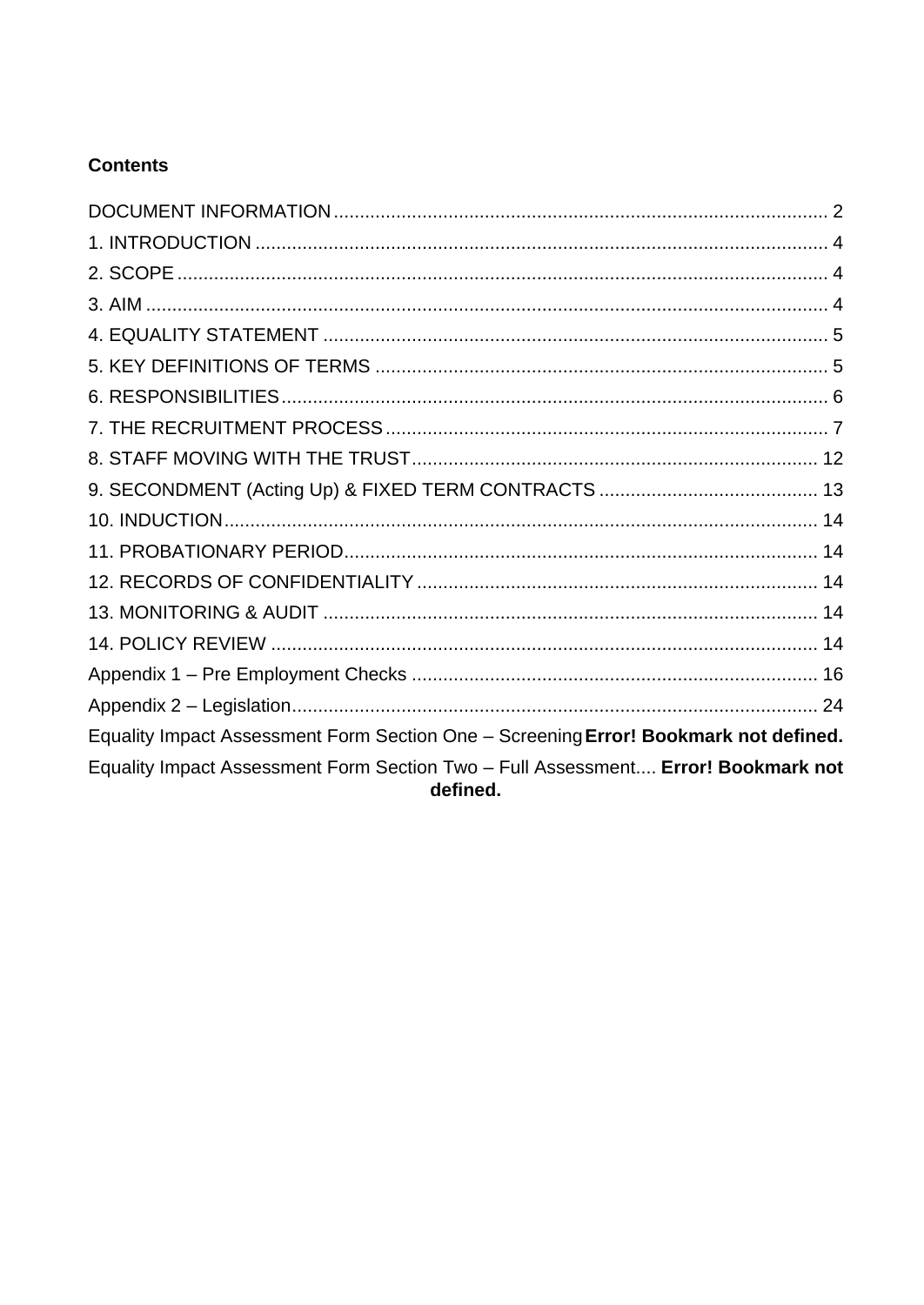#### <span id="page-3-0"></span>**1. INTRODUCTION**

1.1 It is the policy of South Central Ambulance Service NHS Foundation Trust to fairly and cost-effectively recruit and select the best quality staff, in right numbers and with the right skills, knowledge and experience to provide high quality service delivery ensuring that our recruitment procedures are consistent with good practice and within the legal requirements

Trust values of Teamwork, Caring, Professional and Innovation underpin everything we do to support our vision of saving lives and enabling patients to get the care they need. SCAS aims to ensure a healthy culture, based on all staff demonstrating their role-relevant valuesbased behaviours within their working lives. All staff are expected to model their behaviours to support SCAS within its strategic aims to become and Employer, Partner and Provider of **Choice** 

## <span id="page-3-1"></span>**2. SCOPE**

2.1 This policy applies to all staff employed by SCAS. However, it does not apply to the following:

- NED appointments;
- Interim/Contractor appointments;
- Acting-up and secondment opportunities for developmental purposes less than 3 months duration (refer to Secondment Policy);
- Volunteers;
- Honorary contracts
- Restricted, ring fenced vacancies and uncontested recruitment (refer to Appointing People Policy)

2.2 Any third party supplier of workers to the Trust must comply with the NHS employment check standards, as set out in this policy. This includes any contractors, agencies or service providers.

#### <span id="page-3-2"></span>**3. AIM**

3.1 The aims of this policy are to:

• enable the appointment of the best possible candidates for vacant posts within the Trust;

• set out a fair, transparent and efficient approach to recruitment and selection within the Trust that will focus on the candidate experience • confirm roles and responsibilities of those involved in the recruitment and selection process

• enable the potential for greater efficiency in the portability of staff within the Trust;

• promote the SCAS values to enable a highly positive candidate experience; and

• meet the operational requirements and strategic aims of the Trust.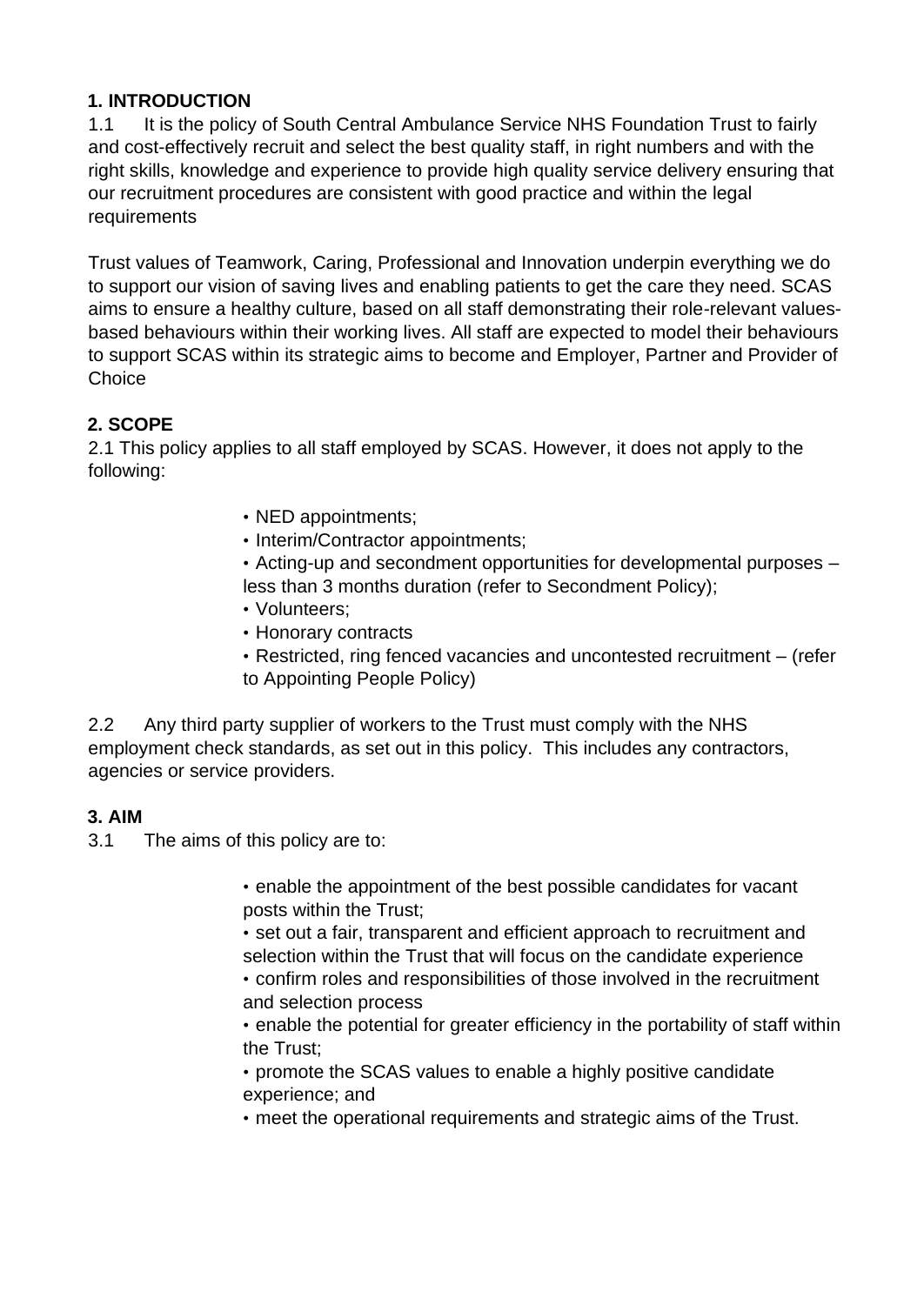## <span id="page-4-0"></span>**4. EQUALITY STATEMENT**

The Trust is committed to promoting positive measures that eliminate all forms of unlawful or unfair discrimination on the grounds of age, marriage and civil partnership, disability, race, gender, religion/belief, sexual orientation, gender reassignment and pregnancy/maternity or any other basis not justified by law or relevant to the requirements of the post. The Trust will therefore take every possible step to ensure that this procedure is applied fairly to all employees regardless of the aforementioned protected characteristics, whether full or part time or employed under a permanent or a fixed term contract or any other irrelevant factor.

By committing to a policy encouraging equality of opportunity and diversity, The Trust values differences between members of the community and within its existing workforce, and actively seeks to benefit from their differing skills, knowledge, and experiences in order to provide an exemplary healthcare service. The Trust is committed to promoting equality and diversity best practice both within the workforce and in any other area where it has influence.

Where there are barriers to understanding; for example, an employee has difficulty in reading or writing, or where English is not their first language, additional support will be put in place wherever necessary to ensure that the process to be followed is understood and that the employee is not disadvantaged at any stage in the procedure. Further information on the support available can be sought from the HR Department.

Employees exercising their rights and entitlements under these regulations will suffer no detriment as a result.

#### <span id="page-4-1"></span>**5. KEY DEFINITIONS OF TERMS**

The following table provides a definition of the following terms within this document:

#### **Table 1**

| <b>Term</b>               | <b>Definition</b>                                                                                                                                                                 |
|---------------------------|-----------------------------------------------------------------------------------------------------------------------------------------------------------------------------------|
| Hard to recruit posts     | Individual jobs or groups of jobs where labour market<br>pressures make it difficult for employers to recruit and<br>retain staff in sufficient numbers.                          |
| <b>Honorary</b>           | Someone who will undertake work within the workplace<br>but who is not directly employed by SCAS.                                                                                 |
| <b>Observer</b>           | Someone who attends and observes within the workplace,<br>who is supervised at all times.                                                                                         |
| <b>Volunteer</b>          | Someone who provides their time, for no payment, in order<br>to enhance service delivery. They complement roles<br>performed by paid staff, but do not replace them.              |
| Work experience placement | Someone of school age (16+) who wants to obtain<br>experience in a work setting. Usually organised through<br>local schools and education providers.                              |
| Acting up                 | A member of staff assumes a more senior role for a short<br>period of time (no less than four weeks and up to a<br>maximum period of six months) in the same area or<br>division. |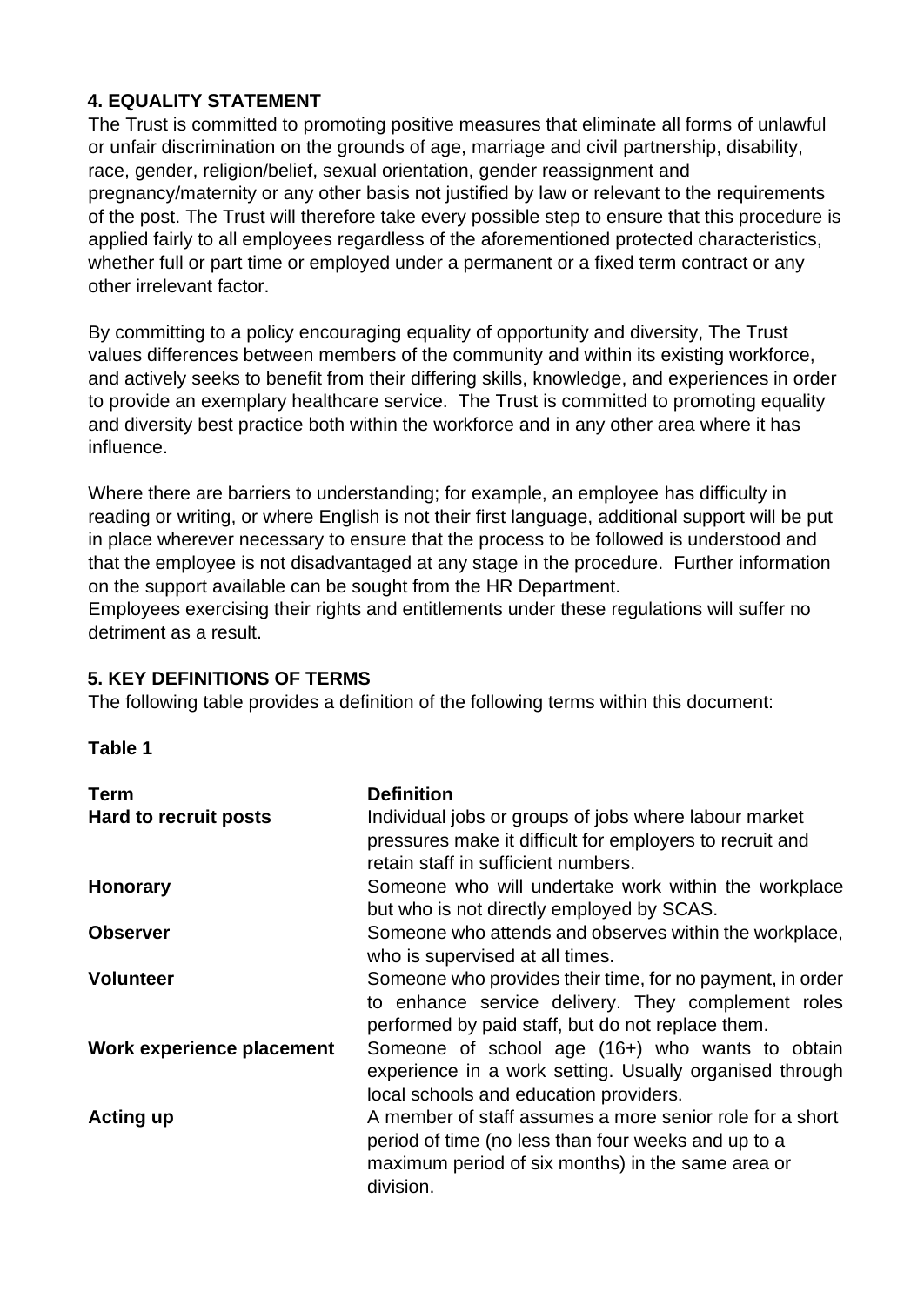| <b>Secondment</b>                | The detachment of a person from their regular role for a<br>temporary assignment elsewhere, internally or to another<br>organisation, for a specific purpose and time to the<br>mutual benefit of both the staff member and usually for a<br>minimum of three months to a maximum of twelve<br>months.                                                                                                                                                                                                                                                                                    |
|----------------------------------|-------------------------------------------------------------------------------------------------------------------------------------------------------------------------------------------------------------------------------------------------------------------------------------------------------------------------------------------------------------------------------------------------------------------------------------------------------------------------------------------------------------------------------------------------------------------------------------------|
| <b>Development Opportunities</b> | Formalised development opportunities may be<br>in the following circumstances:                                                                                                                                                                                                                                                                                                                                                                                                                                                                                                            |
|                                  | Where an individual has been through a recruitment and<br>selection process for a particular role, narrowly missing<br>the standards to be appointed or they have been<br>assessed as suitable for the role but there are no further<br>vacancies;                                                                                                                                                                                                                                                                                                                                        |
|                                  | Where the development of particular skills and<br>experience has been identified in an employee's<br>appraisal and development plan. When employees<br>undertake a formal development opportunity they will not<br>be required to carry out the full responsibilities of the post<br>and will receive additional management support and<br>guidance. The job description must, therefore, be<br>adjusted accordingly and the post holder will retain their<br>substantive pay band, associated allowances and terms<br>and conditions for the duration of the development<br>opportunity. |
| Longlist                         | A list of selected candidates from which a shortlist is to be<br>compiled.                                                                                                                                                                                                                                                                                                                                                                                                                                                                                                                |
| <b>Shortlist</b>                 | A list of candidates who have been selected from the<br>longlist of candidates who have evidenced that they meet<br>the person specification for a vacant post through their<br>application.                                                                                                                                                                                                                                                                                                                                                                                              |
| <b>Job sharing</b>               | A way of enabling two employees to cover one post.<br>Each person has a permanent part-time post and split the<br>hours, pay, holidays and benefits between them<br>according to how many hours they each work.                                                                                                                                                                                                                                                                                                                                                                           |

#### <span id="page-5-0"></span>**6. RESPONSIBILITIES**

The following provides a summary of responsibilities of those participating in the delivery of this policy:

**Table 2**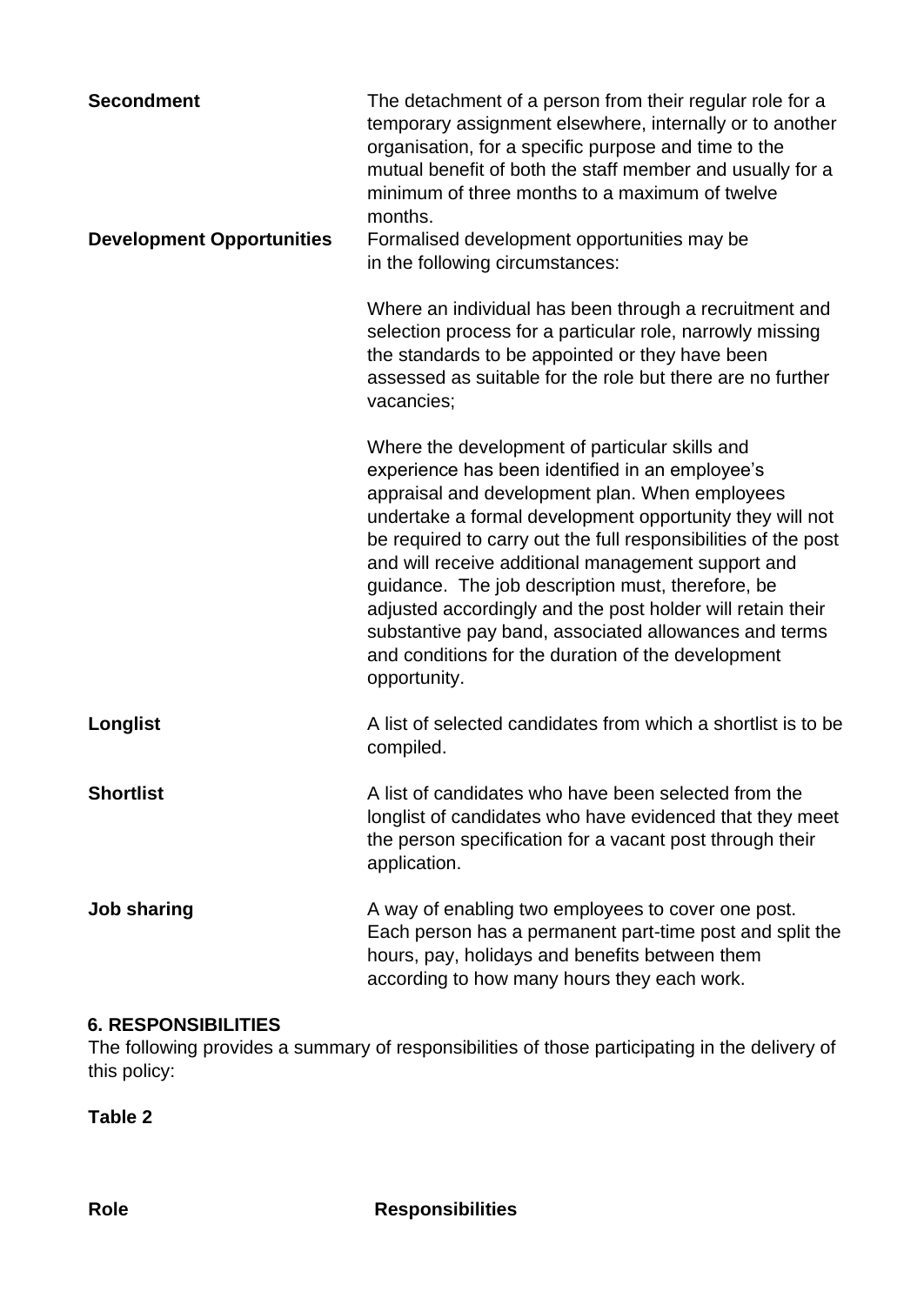| <b>Recruitment Team</b>                          | Champion and adhere to this policy, including the<br>delivery of recruitment KPI's (Appendix A), whilst<br>providing outstanding candidate experience. Coach and<br>guide managers throughout the recruitment and<br>selection process.                                                                                                                                                                             |  |
|--------------------------------------------------|---------------------------------------------------------------------------------------------------------------------------------------------------------------------------------------------------------------------------------------------------------------------------------------------------------------------------------------------------------------------------------------------------------------------|--|
| <b>Recruitment Managers</b>                      | Support hiring managers with the implementation of this<br>policy and place particular emphasis to support<br>managers to enable positive orientation for new starters<br>who may need additional support in their first months in<br>post.                                                                                                                                                                         |  |
| <b>Recruiting managers / line managers</b>       |                                                                                                                                                                                                                                                                                                                                                                                                                     |  |
|                                                  | Must apply this policy and processes that support it.                                                                                                                                                                                                                                                                                                                                                               |  |
| <b>Accountable director</b><br><b>Candidates</b> | The Director of HR & Workforce is responsible for<br>ensuring this policy is given sufficient resource to be<br>implemented effectively and enable managers comply<br>with the requirements of this policy.<br>Whether internal or external, candidates applying for a                                                                                                                                              |  |
|                                                  | vacancy at SCAS are expected to comply with the<br>requirements of this policy.                                                                                                                                                                                                                                                                                                                                     |  |
| External suppliers of staff e.g. bank, agency    |                                                                                                                                                                                                                                                                                                                                                                                                                     |  |
| <b>Occupational Health Services</b>              | External suppliers must adhere to same standards of<br>employment screening and equality legislation as set out<br>in this policy and provide assurance to the Trust, of their<br>processes and participate in audits as required.<br>Shall ensure compliance with NHS employment<br>standards in relation to occupational health clearances.<br>Providing a high quality service in a timely manner as<br>per SLA. |  |

## <span id="page-6-0"></span>**7. THE RECRUITMENT PROCESS**

## **7.1 STEP 1: Formally creating or requesting a post**

7.1.1 The manager should assess the job requirements and consider change or reevaluation requirements. At this stage job descriptions and person specifications should be updated and matched or evaluated in accordance with agenda for change protocols as appropriate. This ensures all posts are budgeted and are designed to best meet the role and Trust requirements before we seek candidates.

All posts, including fixed-term contracts (posts covered by the IWP are exempt), should be approved through our request to recruit process, using the ESR 1 form. Approval must be secured from the relevant Finance Manager and the Finance Director or CEO. In exceptional circumstances, where a Trust faces a highly urgent need, the Director of HR/Workforce or nominated deputy can agree a variation from this process.

7.1.2 The hiring manager, alongside the Recruitment Team should proactively plan the recruitment campaign. Planning will include:

- Review of the job description and person specification
- Review of the advert text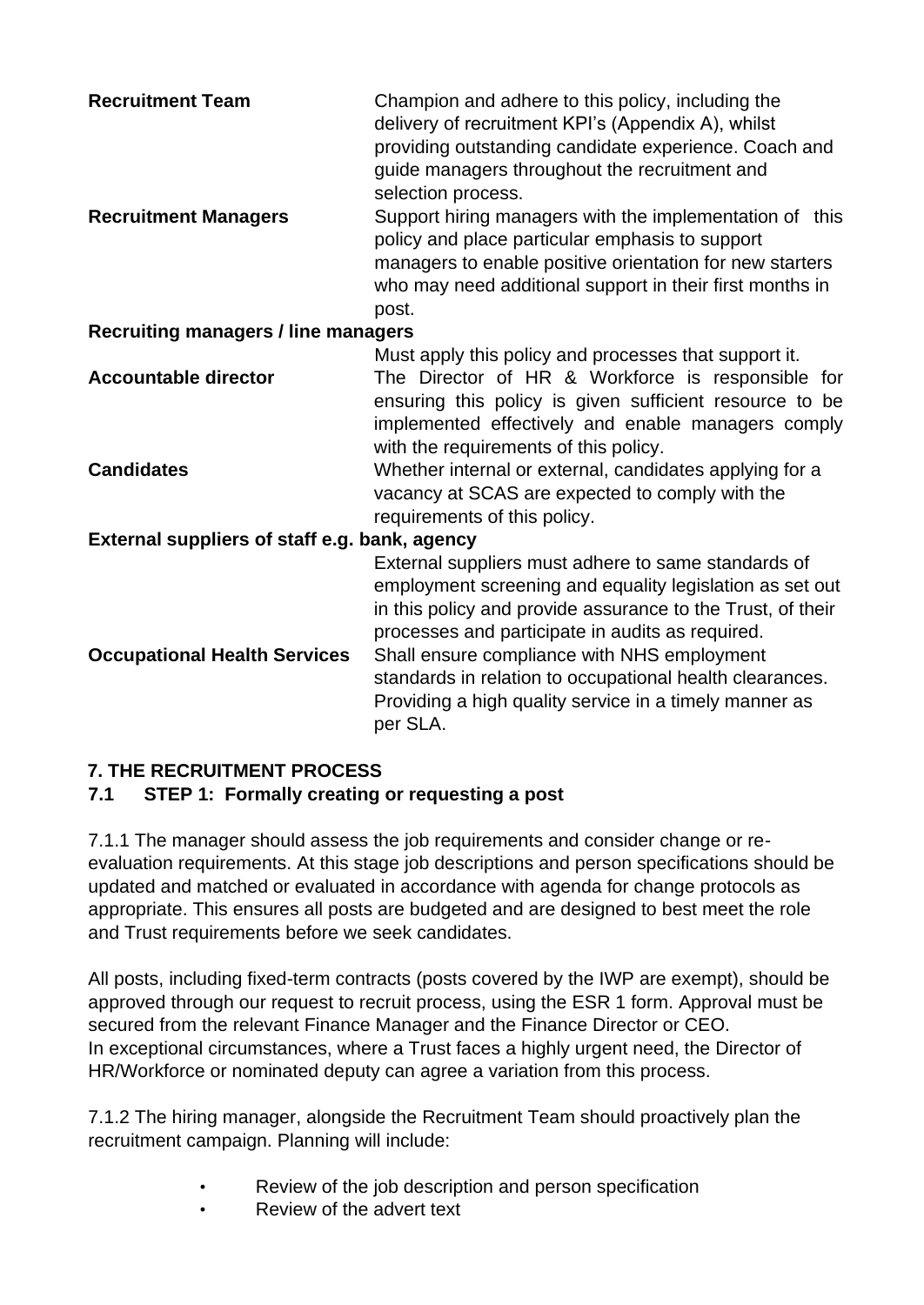- Consideration of which assessments should be used to measure the competencies and key skills within the person specification
	- Agree the stage in the process when assessments will be made.
- The appropriate selection panel and assessors for the recruitment campaign; and

Dates for advert go live/closing, shortlisting, interviews, assessments, and associated arrangements.

For hard to recruit posts, the Recruitment Team will advise on appropriate attraction methods and support the hiring manager to develop and deliver a bespoke campaign.

7.1.3 Consultant recruitment will be conducted in line with (link): [The National Health](http://www.legislation.gov.uk/uksi/1996/701/contents/made) [Service \(Appointment of Consultants\) Regulations Good Practice](http://www.legislation.gov.uk/uksi/1996/701/contents/made) [Guidance.](http://www.legislation.gov.uk/uksi/1996/701/contents/made) 

## **7.2 STEP 2: Advertising**

7.2.1 Job advertisements are an opportunity to attract the right candidates and to promote the Trust to prospective employees.

7.2.2 All vacant job roles, will be advertised as standard for fourteen (14) calendar days (see Appendix A), whether internal only or external, but can be advertised for longer or shorter where appropriate. Highly subscribed roles, may close before the closing date where it is deemed that candidate pools are adequate for the number of vacancies to be processed in that campaign. Exceptions may be agreed by the HRM (Resourcing) or nominated deputy.

7.2.3 Where a Certificate of Sponsorship maybe required, the post must be advertised for 29 days externally on NHS Jobs and Job Centre Plus Universal Job Match, as well as meet the resident labour market test (RLMT).

7.2.4 Consideration should be given to advertising posts internally in the first instance, unless otherwise agreed by the Hiring Manager and the Recruitment Team, however, the potential pool of applicants should not be unduly restricted.

7.2.5 Each role must be advertised with a job description and person specification. Some roles require additional risk assessment as part of the employment process, that is, roles that come into contact with children, vulnerable adults or their families. This should be stated explicitly in the advert. Interview dates should also be included in the advert. This may not be appropriate for high volume

7.2.6 Vacancies should be advertised on NHS Jobs and appropriate social media as a minimum. Exceptions may be agreed by the Director of HR/Workforce or nominated deputy. The use of agencies and head hunters should be discussed with the Recruitment Team. Any fees agreed with the agency will be paid by the hiring manager's departmental budget.

7.2.7 Advertisements should reflect the Trust's commitment to equality of opportunity, thus should not discriminate directly or indirectly against any potential candidate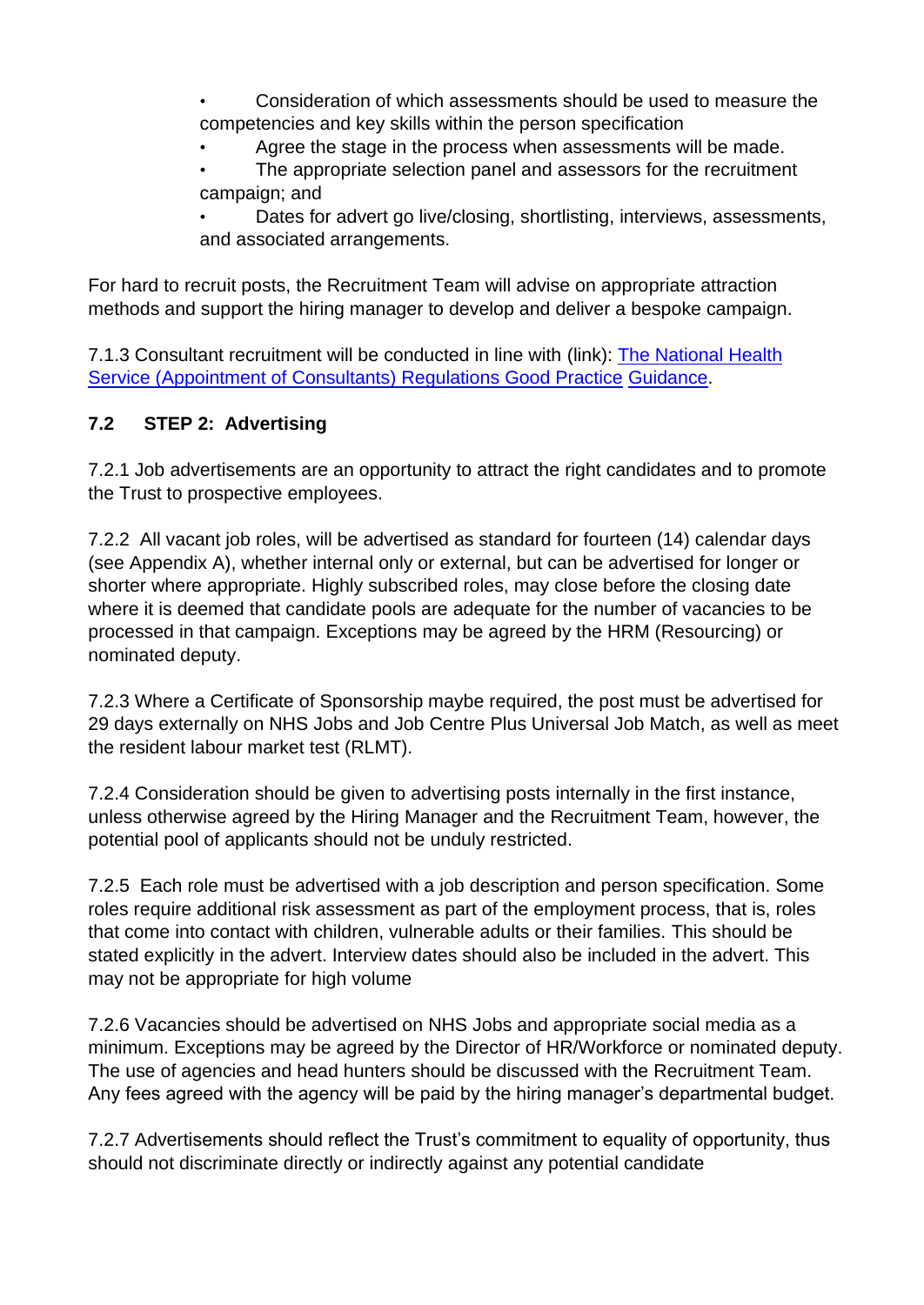7.2.8 When advertising for a partner for an existing employee to job share, the post should be advertised specifically as a job share. If a complete post is vacant but open to possible job share, the post should be advertised as full-time with the following statement included: 'Applications are welcome from people wishing to job share, either with or without a job share partner.'

## **7.3 STEP 3: Longlisting**

For posts with a high volume of applicants, the Recruitment Co-ordinator may long list initially, using some or all of the essential criteria to create a pool of candidates to be shortlisted. Notes must be made on each applicant record of the reasons why they are not to be shortlisted.

## **7.4 STEP 4: Shortlisting**

7.4.1 Shortlisting must be completed within **three working days** upon receipt from the Recruitment Team by the Recruiting Manager or nominated deputy.

7.4.2 The person specification should be the basis for the shortlisting criteria. The criteria must be compiled, recorded and applied consistently for all candidates. When shortlisting, individuals must only use the information contained in the application form. A candidate's personal information will be anonymous at shortlisting to ensure fairness and consistency.

7.4.3 SCAS is a Disability Confident employer. If an applicant declares on their application form that they have a disability and they meet the minimum criteria for the position, then they will be guaranteed an interview.

7.4.4 Candidates who are partners or relatives are not permitted to work in a line management relationship and must state the relationship clearly on their application form enabling this to be observed prior to short/longlisting.

7.4.5 Candidates who are not shortlisted will be notified that they have been unsuccessful and are entitled to request feedback on why they have been unsuccessful. Notes should be recorded on NHS Jobs whilst shortlisting, detailing the reason for rejection.

7.4.5 Armed Forces personnel who have indicated on their application who meet the minimum criteria for a role will automatically be selected for interview. This would be indicated by an AF on their application.

## **7.5 STEP 5: Selection**

## **Interviews**

7.5.1 Panels must include a minimum of two people, one must be senior to the role being interviewed. At least one panellist should have attended Recruitment Interview Skills Training (and safeguarding where required).

7.5.2 The hiring manager / chairperson is responsible for confirming the final panel members. This may be managed by Recruitment in some high volume roles where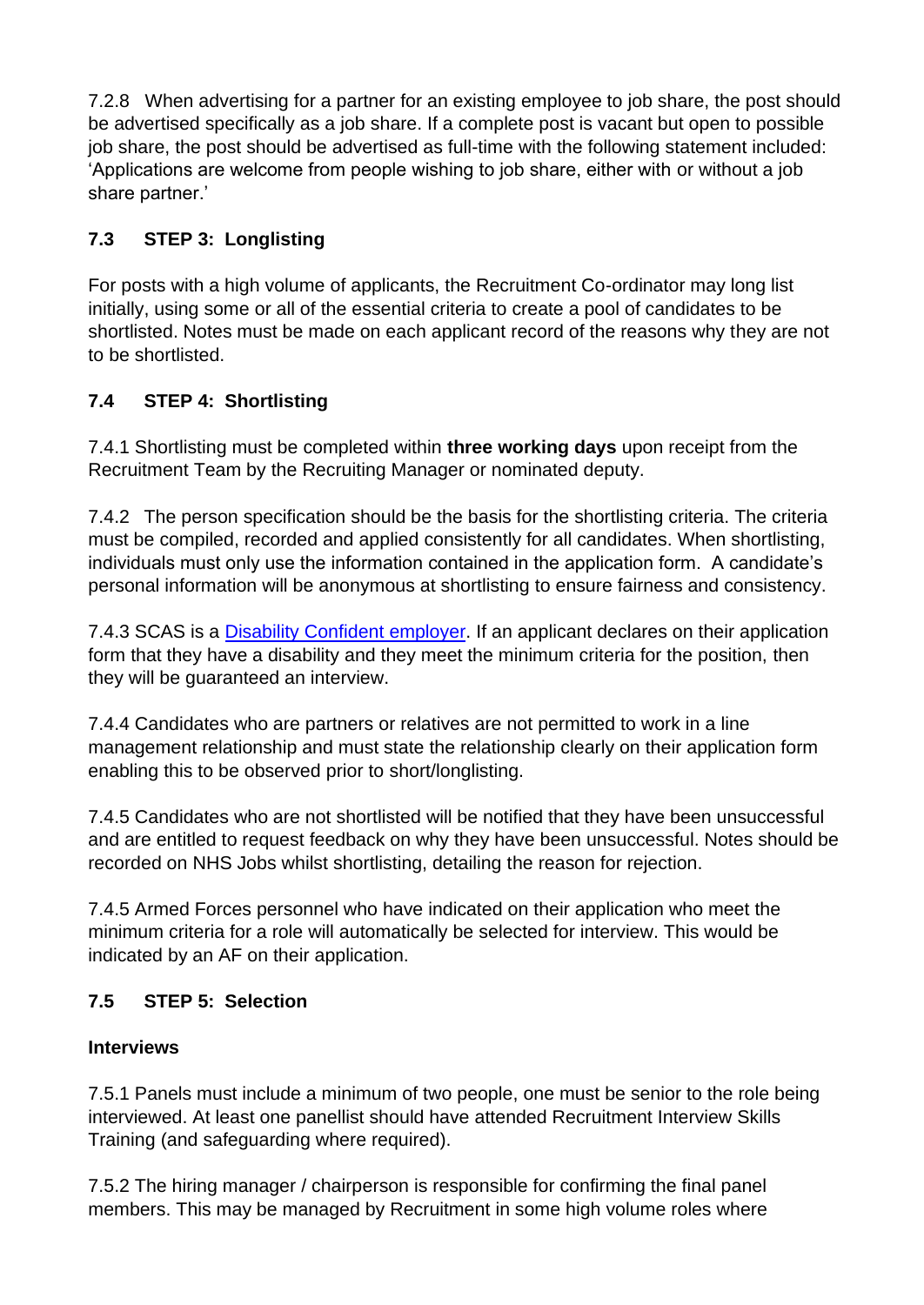assessment centres are utilised. Consideration should be given by the hiring manager to the participation and diversity of the members of the panel. It is best practice for one panel member to be from another department, particularly for internal recruitment processes to ensure fairness and equality of opportunity.

7.5.3 The interview will focus on satisfactory demonstration of Trust values/behavioural competencies, experience and other criteria outlined in the person specification in determining whether a candidate has the capability and requisite competencies to perform the role effectively.

7.5.4 Hiring managers must not shortlist or assess relatives, partners, expartners or friends, and must declare to the Recruitment Team any potential conflict of interest at either the shortlisting or interview process.

7.5.5 Candidates applying as a job share must be interviewed individually in order to determine their suitability for the post.

#### **Assessments**

7.5.6 Assessments are designed to ensure candidates' suitability for the role and to provide candidates with a realistic overview of the role. In order to ensure that there is evidence that areas of the person specification that are particularly critical to success in the post are assessed. Candidates may be required to undertake job-related selection assessments.

7.5.7 The use of assessments may be appropriate for some posts. The recruiting manager should liaise with Recruitment or the Clinical Education team where necessary, to discuss what is appropriate and how it should be carried out. These will include Lifting and Driving assessments.

7.5.8 The Trust will accept up to and including 3 live penalty points to an external applicant's licence where the role applied for involves a significant amount of driving. The Trust will accept up to and including 6 live penalty points to an internal applicant's licence where the role applied for includes a significant amount of driving. For roles that include a lesser amount of driving, the above criteria will be applied, however, specific applications may be considered on a case by case basis by the advertising manager and the Driving Standards Department, in conjunction with the Trust's motor insurance providers.

Applicants who have a Drink or Drug related disqualification visible on their licence (DR) would not be eligible to continue with their application unless 5 years has elapsed since the conviction date. After this 5-year period the offence will remain visible on the licence for a further 6 years, however, the application can be considered for processing but details of the offence will need to be provided in order for the Driving Standards Department to liaise with motor insurers to request inclusion to the Trust's policy.

7.5.9 All candidates will be provided with the same information regarding the selection process and undertake assessments under the same conditions, except where reasonable adjustments are made for candidates who have declared a disability on their application.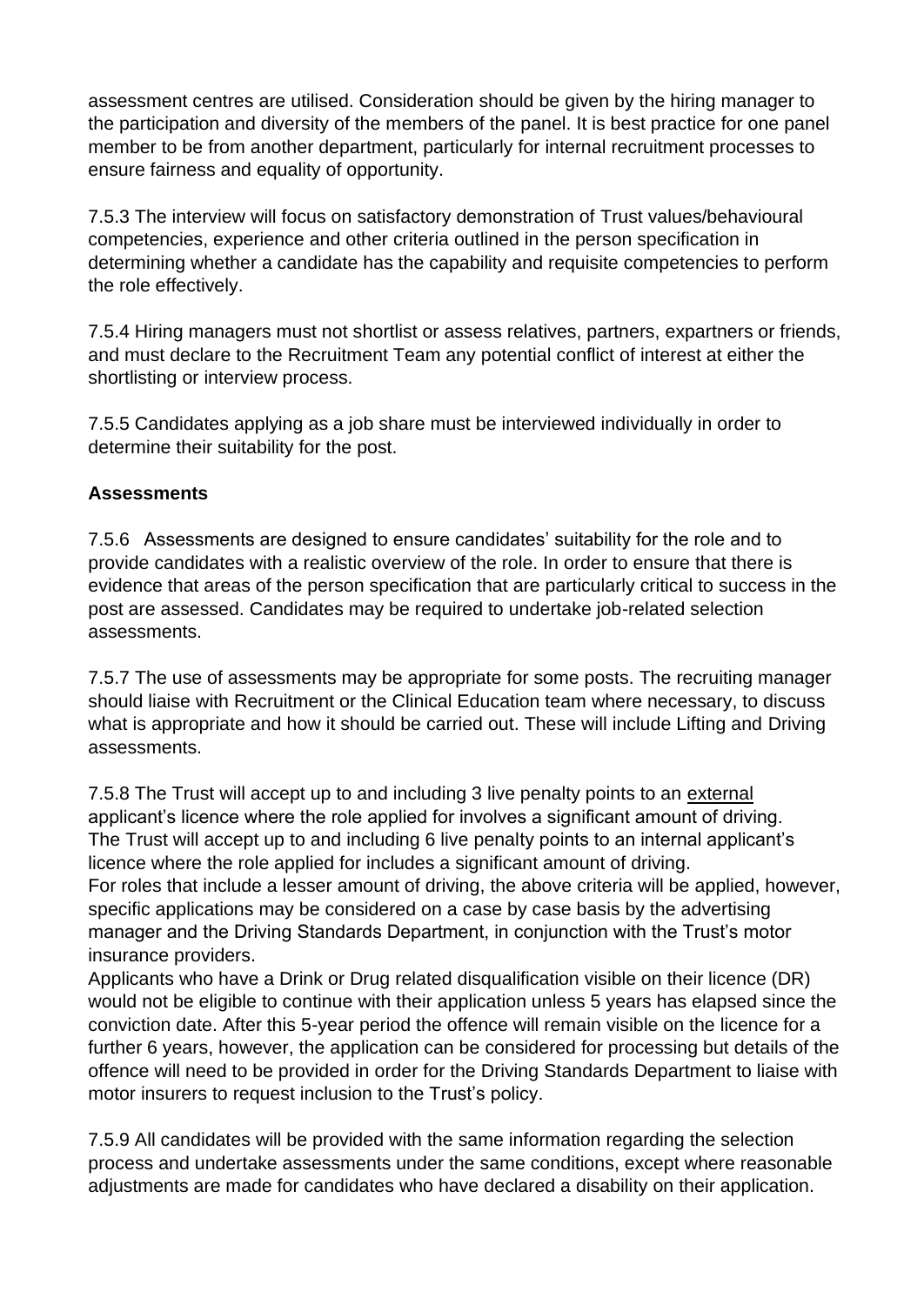7.5.10 The final decision regarding the candidate to be appointed will incorporate the outcome of both the assessment centre scores and their performance at interview.

7.5.11 Where an assessment, such as a role play or ability/aptitude test, incurs a direct cost for the purchase of the assessment or services related to running such an assessment, this cost will be funded by the hiring manager's departmental budget. Full details of the costs of assessments may be obtained from the Recruitment Team.

For some roles a centralised assessment process will be mandatory.

7.5.12 Where an initial assessment exceeds more than six (6) months the recruitment manager should review and decide on whether there is a need to reassess the candidate. Any rationale will be documented and individuals will be notified accordingly

## **7.6 STEP 6: Post-selection**

7.6.1 Managers must communicate the outcome of the interviews to the successful and unsuccessful candidates and confirm to the Recruitment Team via the recruitment system within one working day. Candidates should be given the opportunity to receive feedback. Managers should maintain good communication with candidates throughout the postinterview period; for volume recruitment, this will be done by the Recruitment Coordinator. The Recruitment Team will issue a conditional offer of employment which is subject to satisfactory pre-employment checks (see section 6.6.3).

## **Talent Pool**

7.6.2 Hiring managers should where appropriate, also identify other candidates who are appointable, however were not successful for that recruitment episode, known as 'silver' (second) and 'bronze' (third) reserve candidates. The details of these candidates will be stored in a talent pool maintained by the Recruitment Team. These candidates will be passed to hiring managers who have similar vacancies that arise to see if they are suitable to offer prior to initiating the recruitment process. Talent pools on NHS Jobs and or local records may be used to record these candidates.

If within six (6) months of a recruitment process being completed an additional vacancy becomes available, hiring managers can appoint to the additional position using the existing pool of candidates providing the following contract details are the same:

- tenure of contract;
- grade;
- post hours; and Job role.

## **Pre-employment checks**

7.6.3 SCAS undertakes Pre-employment checks in line with legal requirements and NHS Employers Standards. For further detail about pre-employment checks, please refer to the Pre-Employment Checks Procedure and the DBS Guidance and Procedure. (see appendix A)

## **Withdrawing an offer**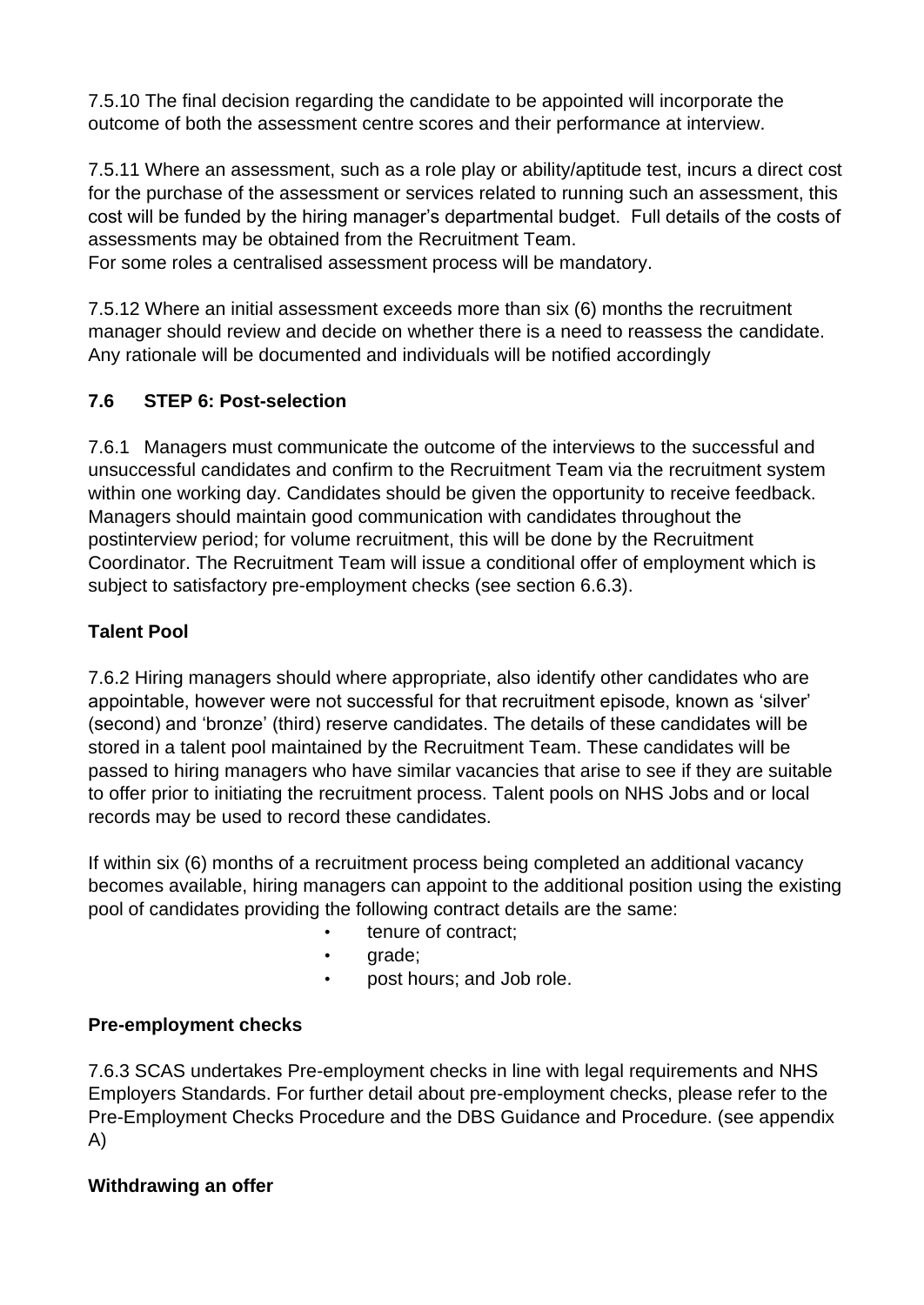7.6.4 The offer of employment will be withdrawn if a candidate fails to satisfy the preemployment checks, is dishonest or fails to disclose any cautions, warnings, reprimands or convictions; the Recruiting Manager in consultation with the Recruitment, will be responsible for deciding whether an offer of employment is to be withdrawn and a letter will be sent to the candidate, clearly stating the reasons for this.

Where a candidate has commenced in employment, on a conditional basis pending completion of pre-employment checks, the appropriate HR Manager, and the Recruiting Manager will be notified and they will take the necessary action.

#### **Exceptions to employment checks**

#### 7.6.5 **Permanent and Honorary Contracts**

In exceptional circumstances, and providing there is compliance with all legal and regulatory obligations, the HR Manager (Resourcing) may allow an employee or honorary appointee to start work before all employment checks have been completed. This discretion will only be used where the assessed risk of an individual starting is low, where patient safety will be improved by allowing them to start in these circumstances. A hiring manager requesting that an employee starts without all pre-employment checks in place must ensure comprehensive supervision arrangements are in place.

A letter of authority or service level agreement for an honorary contract will negate the requirement to conduct employment checks where all information is provided by the NHS Trust or University with the exception of the right to work check and professional registration where required.

## 7.7 **Contract of Employment**

Once a candidate has satisfactorily cleared all pre-employment checks, the Recruiting Manager and candidate will agree a start date and confirm this to the Recruitment Team at which point a contract will be issued

## <span id="page-11-0"></span>**8. STAFF MOVING WITH THE TRUST**

For existing staff moving within SCAS, the following will apply:

#### 8.[1](http://www.nhsemployers.org/your-workforce/recruit/employment-checks/right-to-work-checks) **[Right to work check](http://www.nhsemployers.org/your-workforce/recruit/employment-checks/right-to-work-checks)**

Recruitment will check right to work for prospective employees moving internally within SCAS, via ESR and (if necessary), Omnidox.

#### 8.[2](http://www.nhsemployers.org/your-workforce/recruit/employment-checks/professional-registration-and-qualification-checks) **[DBS](http://www.nhsemployers.org/your-workforce/recruit/employment-checks/professional-registration-and-qualification-checks)**

DBS will be processed for eligible roles, where employees are moving from a noneligible to an eligible role. For employees moving between roles requiring the same level of checks, DBS checks will be processed if they were last completed over 5 years ago.

Recruitment must ensure that the type of workforce or barring list checked is applicable for the new role, and may have to process a new check if levels are not the same for the old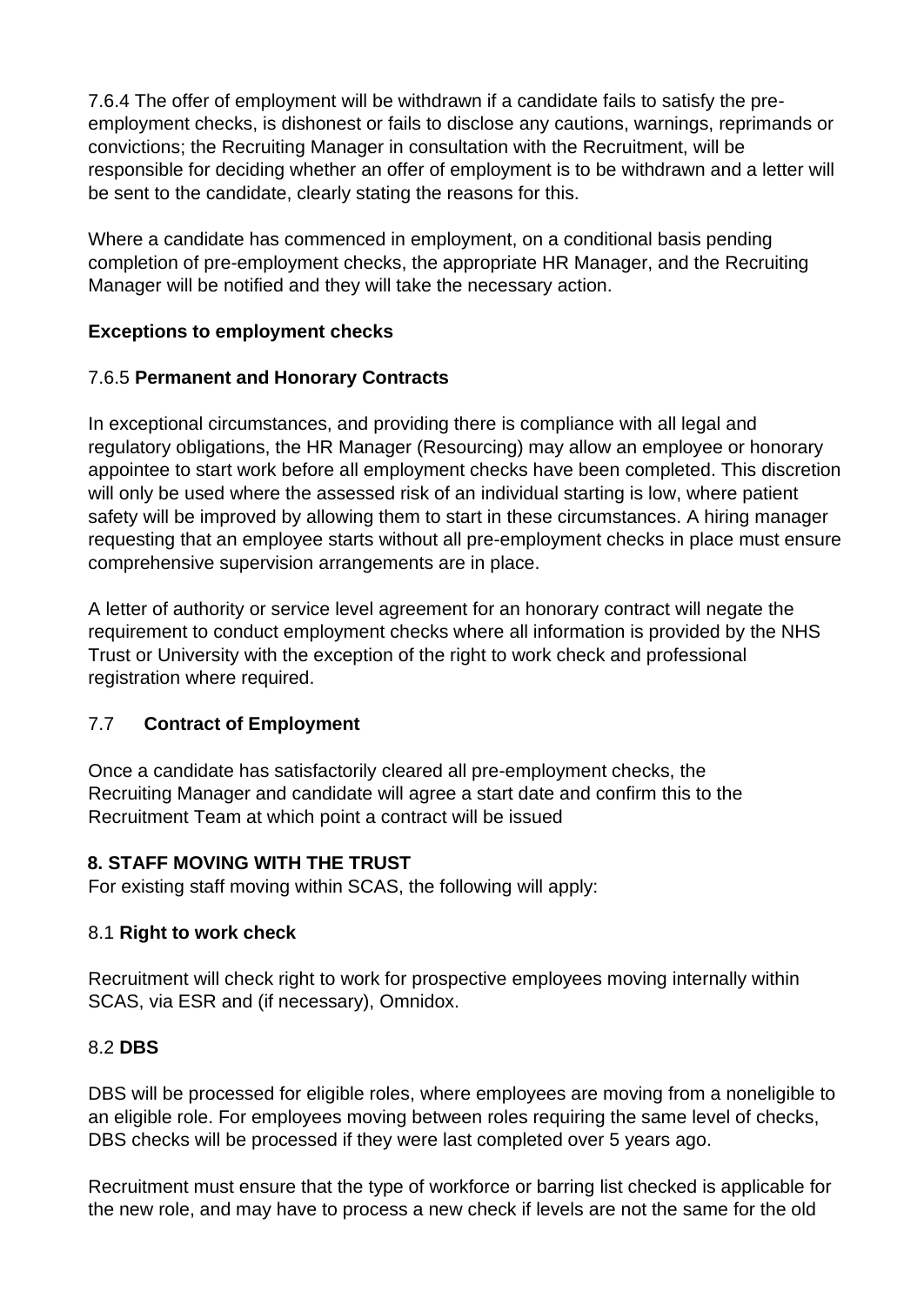and new role. For example, a previous role required only the POVA list whereas the new role requires both POCA and POVA lists to be checked

#### 8.[3](https://www.nhsemployers.org/your-workforce/recruit/employment-checks/work-health-assessments) **[Occupational Health Clearance](https://www.nhsemployers.org/your-workforce/recruit/employment-checks/work-health-assessments)**

A work health assessment clearance will be required for an employee moving to a similar role, where an OH check was completed longer than 12 months prior to their move, or they are moving to a different role.

#### 8.4 **Internal Referencing**

For interdepartmental role changes, recruitment will obtain from HR a HR pro-forma confirmation of satisfactory attendance, performance and live disciplinary or capability action to be made available to the hiring manager.

#### 8.5 **[Fit and proper persons test](http://www.nhsemployers.org/your-workforce/recruit/employment-checks/criminal-record-check/fit-and-proper-persons-requirement-for-directors)**

The Recruitment Team will be responsible for undertaking the Fit and proper persons test for senior/Board Level Posts.

## <span id="page-12-0"></span>**9. SECONDMENT (Acting Up) & FIXED TERM CONTRACTS**

(Please refer to the Secondment Policy and agreement for more information)

All secondments or Fixed Term Contracts that are expected to last more than 3 months will be advertised and selection will take place in accordance with the normal Recruitment Procedure.

A variation form has to be completed as per the normal recruitment process to ensure contract changes and payroll information is updated on ESR

A secondment agreement will be issued by Recruitment as per the Secondment Policy

All managers responsible for recruiting must carry out a fair, equitable and transparent recruitment and selection process for acting up, secondment, or fixed-term vacancies.

#### 9.1 **Fixed-term contracts**

A fixed-term contract will only be issued where there is a specific need for the post to be appointed on a temporary basis.

Managers should be aware that an employee who is employed on a succession of fixedterm contracts for more than four (4) years will be deemed to be a permanent employee in accordance with the Fixed-term Contract Regulations.

Employees who are redeployed to a fixed-term position (from a substantive post) retain all their rights as a permanent employee.

Fixed-term employees dismissed by reason of redundancy will have the right to claim statutory redundancy payments after continuous employment of two years NHS service.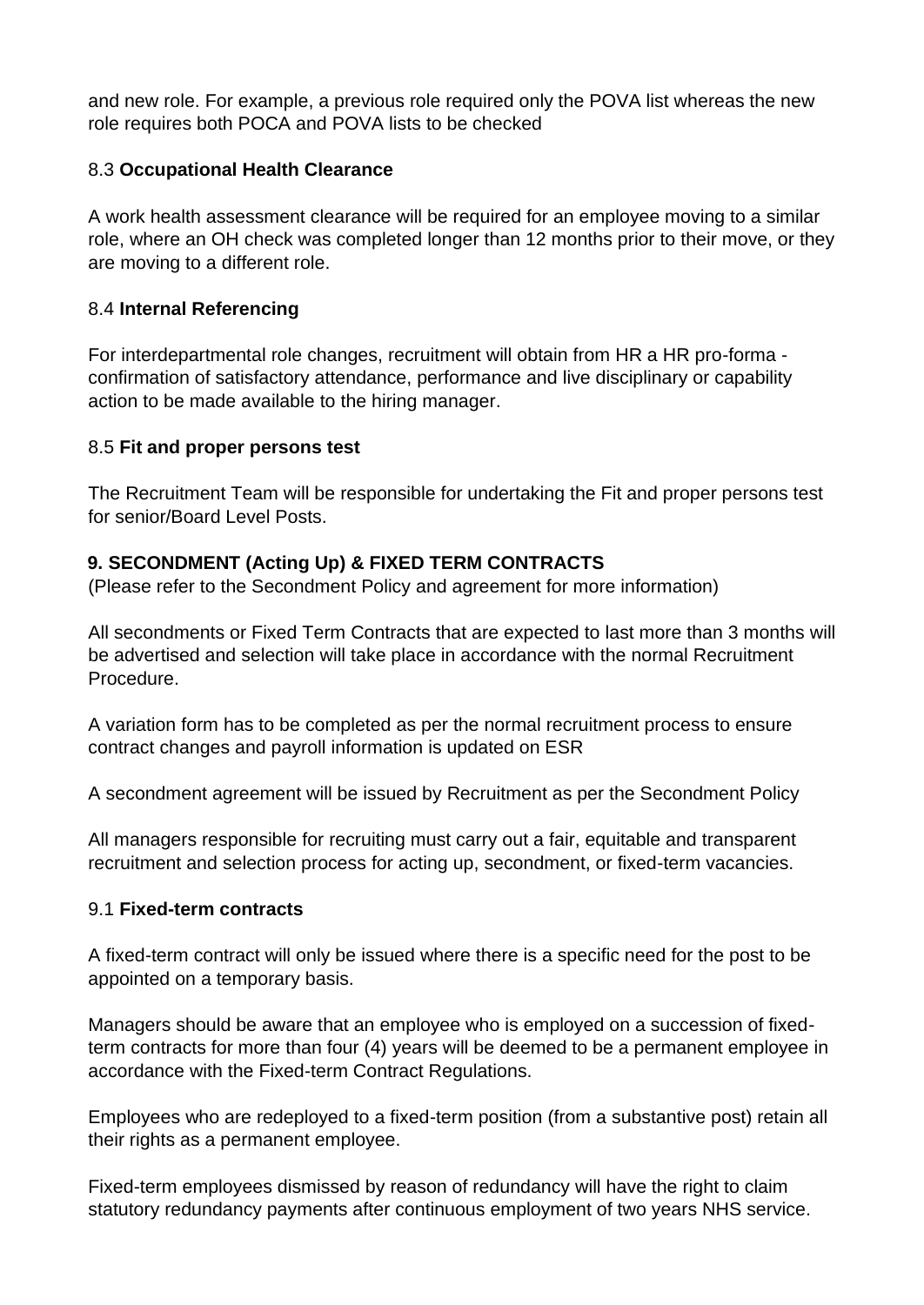#### <span id="page-13-0"></span>**10. INDUCTION**

10.1 All newly appointed staff must attend a corporate Trust induction, either on their first day of employment, planned within an on job training programme (for most volume recruitment) or the next available date. Either way induction should be completed within the first 3 months of their start date.

10.2 It is the responsibility of the Recruiting Manager for low volume recruitment to ensure new employees are booked to attend Corporate Induction. Any statutory and mandatory training requirements which have not been completed prior to start of employment or covered by Trust induction must be addressed within the first two weeks of employment.

10.3 Bank and temporary workers are expected to receive local induction and orientation by their host department.

#### <span id="page-13-1"></span>**11. PROBATIONARY PERIOD**

All new staff appointed on a contract with SCAS will be subject to a formal probationary period – **Please refer to the Probationary Policy for further details.** 

#### <span id="page-13-2"></span>**12. RECORDS OF CONFIDENTIALITY**

12.1 Data will be processed to support the recruitment process for vacancies advertised by SCAS and processed via NHS Jobs. This will be in accordance with the [Data Protection](http://www.legislation.gov.uk/ukpga/2018/12/contents/enacted)  [Act 2018 \(DPA\),](http://www.legislation.gov.uk/ukpga/2018/12/contents/enacted) the [General Data Protection](https://eur-lex.europa.eu/legal-content/EN/TXT/?uri=celex%3A32016R0679) [Regulation \(Regulation \(EU\) 2016/679 of the](https://eur-lex.europa.eu/legal-content/EN/TXT/?uri=celex%3A32016R0679)  [European Parliament and of the](https://eur-lex.europa.eu/legal-content/EN/TXT/?uri=celex%3A32016R0679) [Council \(GDPR\).](https://eur-lex.europa.eu/legal-content/EN/TXT/?uri=celex%3A32016R0679)

12.2 Please refer to the SCAS Recruitment Privacy Notice. [www.scas.nhs.uk/getinvolved/work-for-us/got-the-job](http://www.scas.nhs.uk/get-involved/work-for-us/got-the-job)

12.3 The Trust has a duty to keep confidential personal data that is collected from individuals and to use it only for the purpose for which it has been collected. During the recruitment process and during the period staff are employed, only information relevant to employment and that which is required to be held by law is gathered, in accordance with GDPR. The Trust's Recruitment Department will retain records of every recruitment process for one year.

#### <span id="page-13-3"></span>**13. MONITORING & AUDIT**

13.1 Diversity and equality outcomes are measured, monitored and evaluated as standard business performance. The Trust's Recruitment department will monitor activity and outcomes of the Recruitment and Selection Policy for fairness and consistency; the KPIs (Appendix 1) for efficiency; and assess the effectiveness of its recruitment practices in attracting and selecting diverse candidates, planning and taking action as appropriate in accordance with the principles outlined in this policy.

13.2 This policy will be reviewed and monitored regularly by Recruitment who will provide data of the use of this policy as and when required.

#### <span id="page-13-4"></span>**14. POLICY REVIEW**

The effectiveness of this policy will be monitored regularly by HR who will provide data on the use of the policy as and when required. Annual report will be provided to the Trust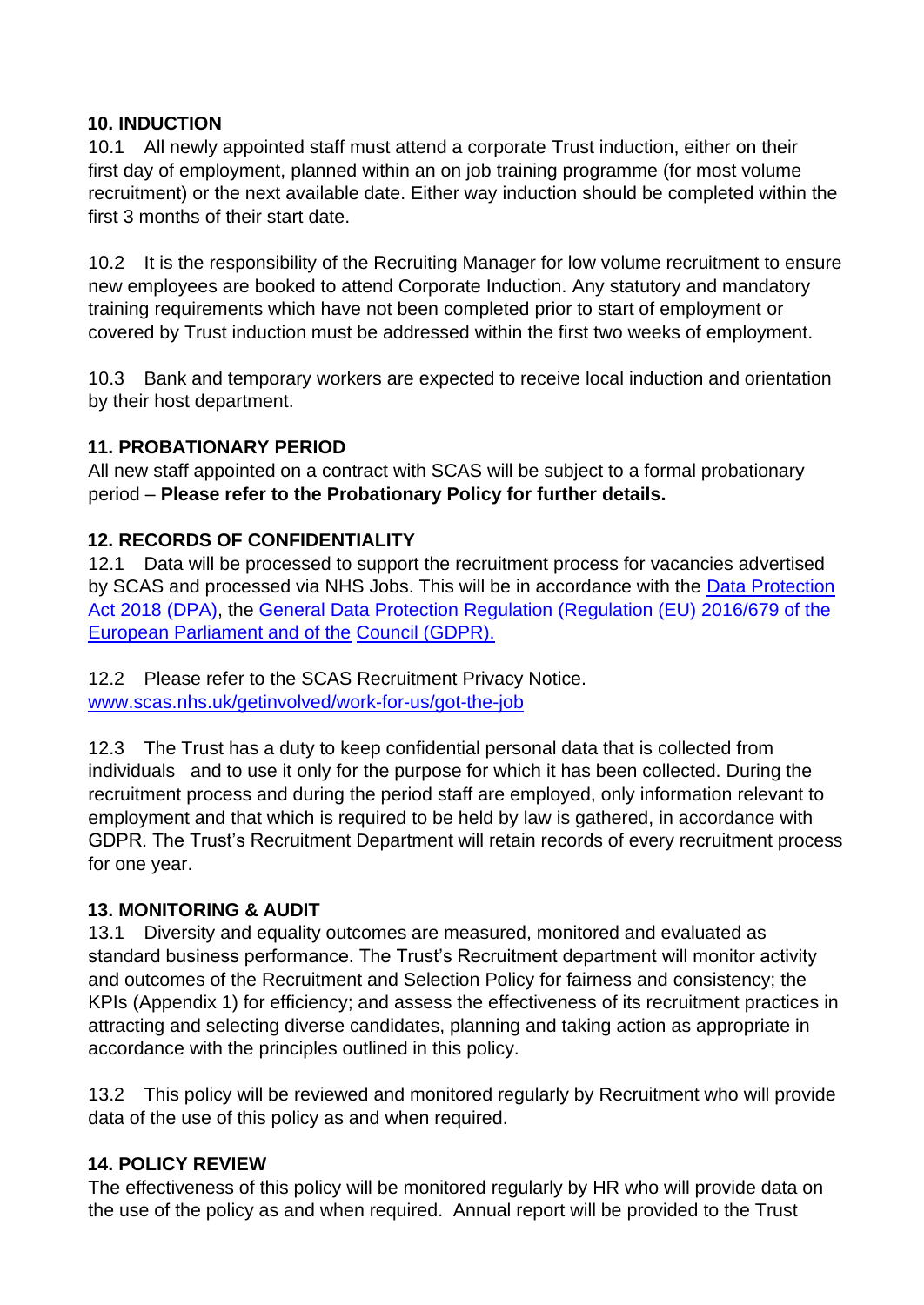board at the end of each financial year. The results of the annual staff survey will also provide a valuable indicator of any problems.

In advance of the review date, the HR team will review and produce recommendations which will be shared via the recognised policy approval process (HR Policy Review Group) in time for the policy review date. An early review can be triggered by the Trust Board, HR or joint staff side if they have serious concerns about the policy or its implementation.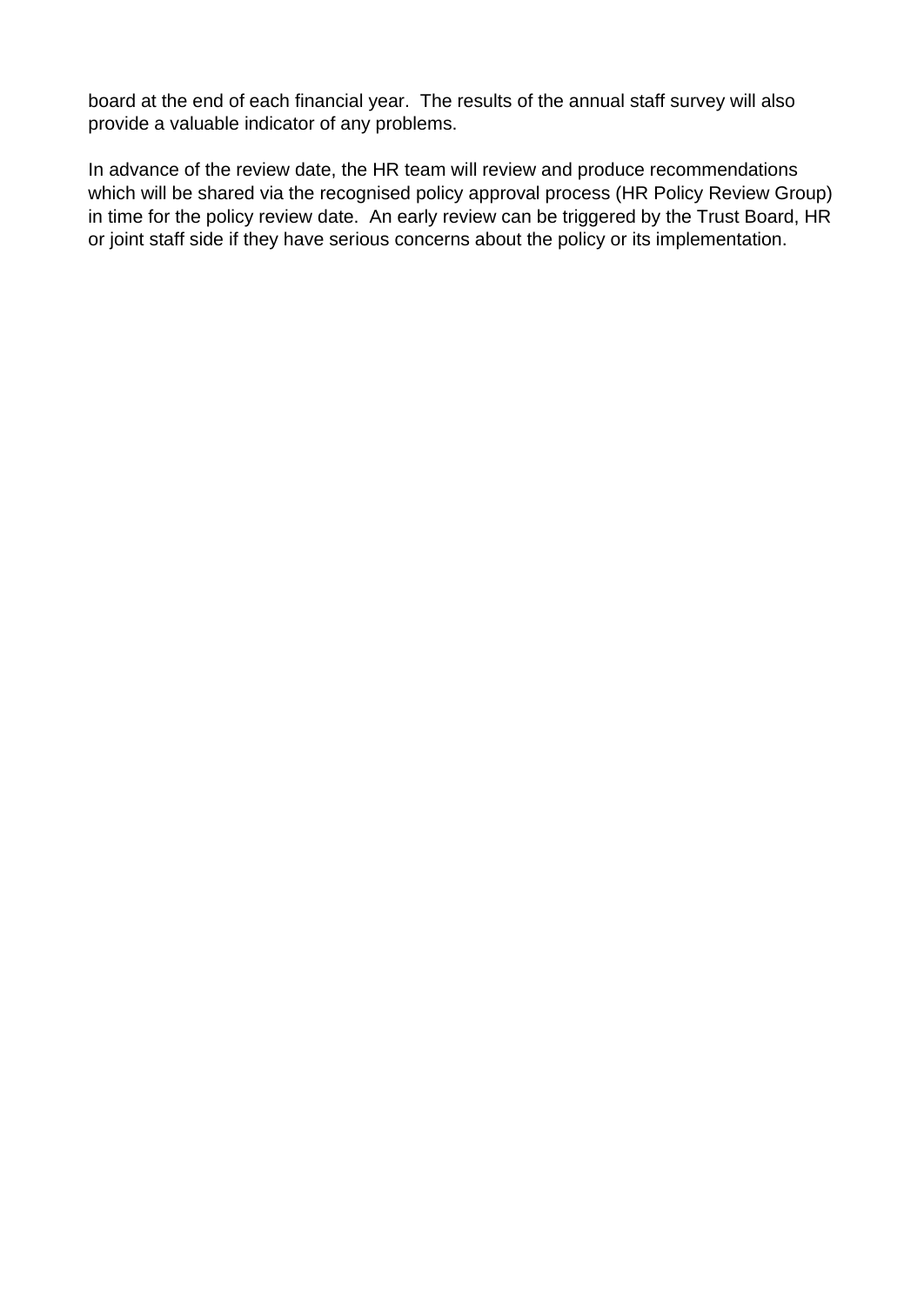# <span id="page-15-0"></span>**Appendix 1 – Pre Employment Checks**

## **1. INTRODUCTION**

**1.1** South Central Ambulance NHS Foundation Trust recognises and accepts its responsibilities to provide good standards of care and treatment to patients, by appropriately qualified and statutory registered professional practitioners.

**1.2** SCAS has adopted the NHS Employment Check Standards published by NHS Employers. These standards include those checks that are required by law, those that are Department of Health Policy.

**1.3** SCAS is also compliant with CQC Guidance and the Health and Social Care Act 2008 (Regulated Activities) Regulations 2010 to ensure safer recruitment.

**1.4** The aim of this procedure is to:

• Describe the types of checks that must be completed, prior to candidate start dates and the standards which are measured against.

- Ensure that the responsibilities for pre-employment checks are appropriately assigned and understood.
	- Define the action required where candidates fail to satisfy the checks.
	- Describe the arrangements for monitoring the completion of preemployment checks.

**1.5** The standards apply to all applicants as appropriate to the position. This includes permanent and directly-employed temporary and seconded staff, staff on fixedterm and bank contracts, volunteers, students, and trainees.

**1.6** All external agencies that supply staff to the Trust will provide assurance that recruitment checks are carried out in line with this policy and with NHS Buying Solutions standards. The assurance is to be provided by the agency prior to their being approved as an agency used by the Trust.

**1.7** There are separate policies for Registration Checks and DBS Checks.

# **2. TYPES OF CHECKS**

This procedure covers the arrangements for:

- Verification of identity
- Right to work
- Qualifications/Registration
- Driving licences (where required)
- Employment history and references
- Occupational Health (OH)
- DBS checks

## **3. PROCEDURES FOR CHECKING**

**3.1** In every case (please see s3.7.3, below), the following pre-employment checks must be complete before a prospective employee can begin their employment with SCAS:

- Identity checks;
- Right to work checks;
- Occupational Health checks;
- Registration checks (if appropriate see Registration Checks Policy);
- Driving Licence checks (where required);

At least one reference (from the most recent employer) that is satisfactory to SCAS (pending receipt of a second reference).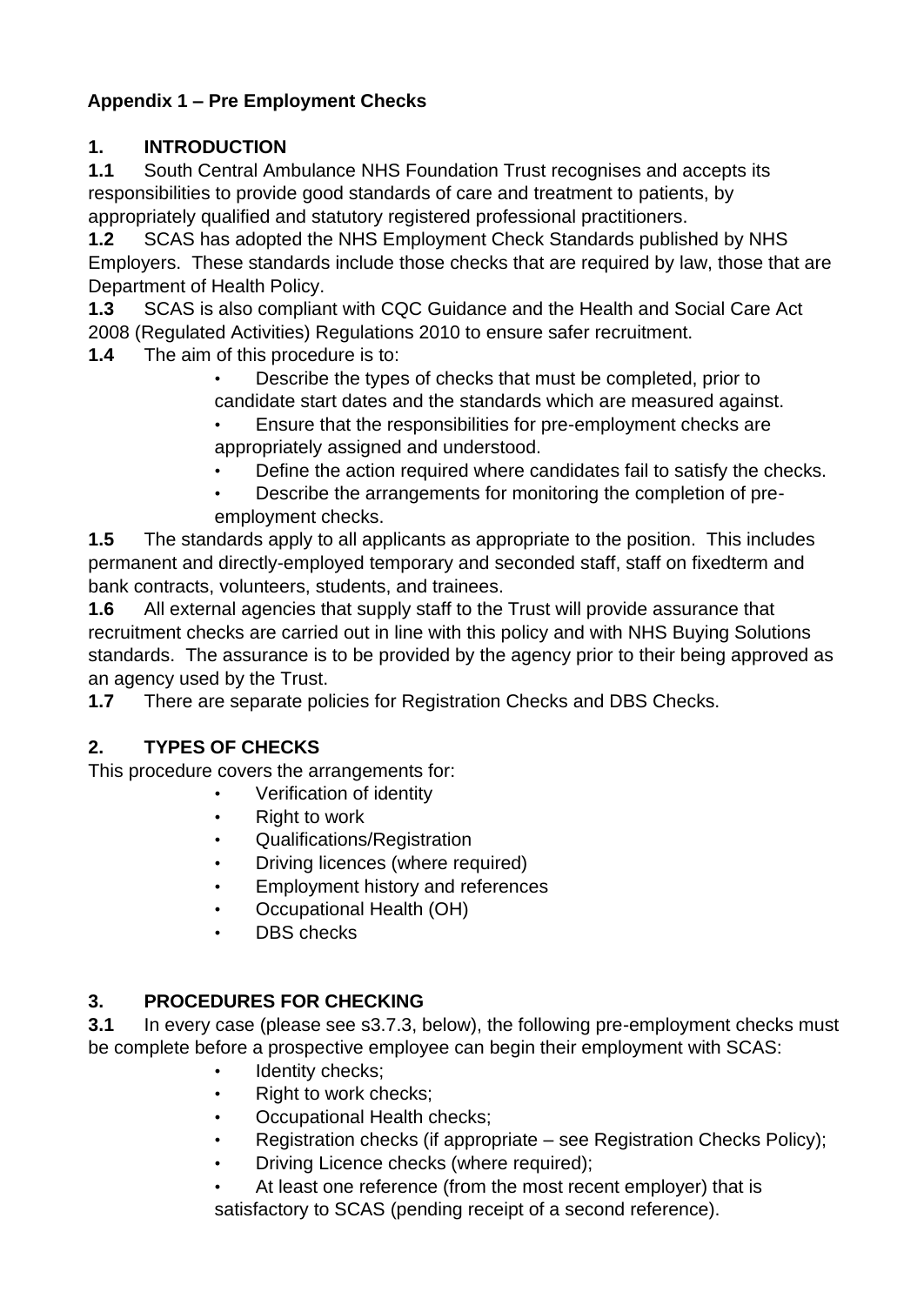**3.1.1** Employment will be delayed and/or conditional offers withdrawn if prospective candidates do not provide satisfactory preemployment checks.

**3.1.2** Individual digression will be granted following a Risk Assessment process carried out by the Recruiting Manager if the above checks are incomplete before commencement date **3.1.2** Candidates re-applying who have failed pre-employment checks cannot re-apply for 12 months. This will be monitored on a case by case basis by the Recruitment Manager**.**

## **3.2 VERIFYING IDENTITY**

**3.2.1** A complete list of acceptable documentation can be found in the NHS Employment Checks Standards (Verification of Identity) [\(www.nhsemployers.org\).](http://www.nhsemployers.org/)

**3.2.2** All documents must be originals or *certified* copies, which are valid, dated and current.

**3.2.3** Identity documents will be checked, signed and dated to verify that the original documents have been seen, and photocopied by the Recruiting Manager and/or Recruitment Coordinator and the copies passed to the Recruitment Team for retention on the personal file.

## **3.3 RIGHT TO WORK**

**3.3.1** All employees of SCAS must have a legal right to work in the UK.

**3.3.2** All shortlisted applicants for positions in SCAS will be required to provide evidence of their right to work at interview stage. This evidence will be checked by the Recruiting Manager, photocopied, signed and the copy passed to the Recruitment Team for retention on the personal file.

**3.3.3** Acceptable evidence of the right to work in the UK includes a current UK passport, a birth certificate issued in the UK

accompanied by evidence of the individual's National Insurance number or a passport or other travel document endorsed to show that the holder has an indefinite right to remain in the UK or a biometric card.

**3.3.4** A full list of all of the acceptable documentation is included in NHS Employment Check Standards (Right to Work Checks) [\(www.nhsemployers.org\).](http://www.nhsemployers.org/)

## **3.4 DISCLOSURE & BARRING SERVICES (DBS) CHECKS**

**3.4.1** See DBS Checks Policy.

# **3.5 QUALIFICATIONS & REGISTRATIONS**

**3.5.1** Where qualifications are an essential requirement of a position with SCAS, shortlisted candidates will be required to provide evidence of these qualifications in the form of an original certificate.

**3.5.2** The certificate will be checked by the Recruiting Manager and/or Recruitment Team and a photocopy will be taken, signed and returned to the Recruitment Team for retention on the personal file.

**3.5.3** All candidates requiring professional registration must provide evidence of up-to-date registration prior to any offer of appointment.

**3.5.4** For roles that require a professional registration check, the recruitment team will verify evidence directly with the regulatory body, retain a copy of this check on the employee's personal file and update their ESR record.

**3.5.5** Individuals will not be permitted to commence duties until professional registration has been checked and verified.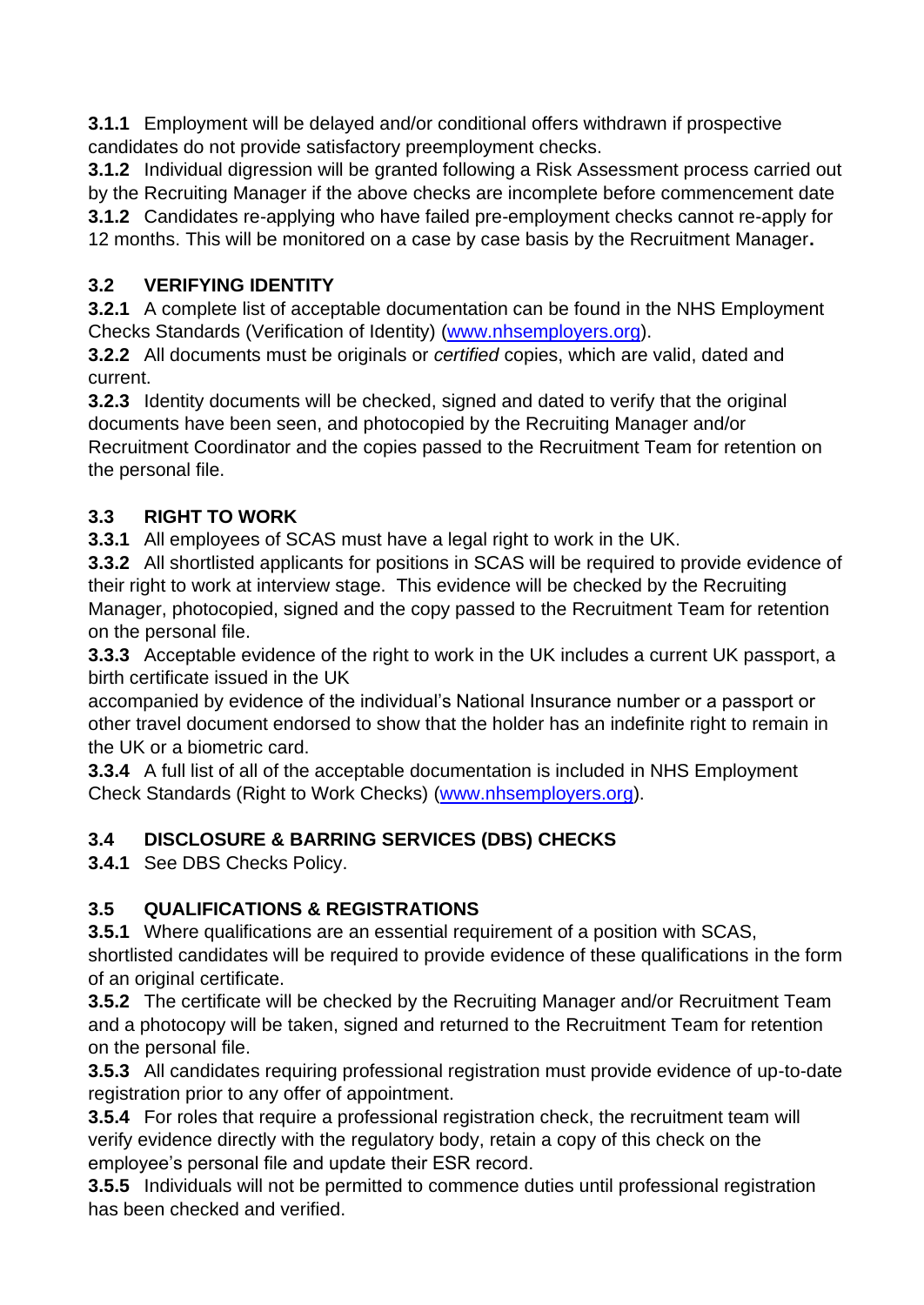## **3.6 DRIVING LICENCES**

**3.6.1** Where the candidate requires a driving licence (or a particular category of driving licence) as part of the role applied for, this is included in the recruitment information about the post.

**3.6.2** All staff required to drive as a part of their role within SCAS (but not non-uniform staff who will need to drive on business; i.e. between offices) will undergo a driving assessment. This will be undertaken by a qualified driving instructor.

**3.6.3** Prior to the driving assessment, the instructor will check that the candidate has an appropriate driving licence online with the candidate's driver check code that they submit. For details of these checks, please see the Driving and Care of Trust Vehicles Policy, appendix 5: *Driving Licence Checks*.

## **3.7 REFERENCES**

**3.7.1** References serve the purpose of checking the accuracy of a

prospective employee's previous employment. They can also

provide assurance of an individual's experience, qualification and employment record.

**3.7.2** Where a prospective employee has been employed by another NHS Trust previous to SCAS, only the previous 12 months of employment will be requested from the current or previous Trust.

**3.7.3** SCAS requires references to cover at least the previous three years of employment and/or training (5 years for senior roles of band 7 and above) with the exception of 3.7.2.

**3.7.4** We aim to check a period which covers two separate employers (where possible), one of which is from the applicant's current or most recent employer. Where an individual has been with one employer for three years or more, one reference may be sufficient, provided this is from the HR Department.

**3.7.5** Where a prospective employee has changed employment frequently within the last three years, a sufficient number of confirmations shall be obtained to cover the continuous three years' history.

**3.7.6** Where a candidate has not been in employment, then educational references within the last three years preceding the application will be requested using the template on NHS Jobs. In such cases, where a gap in employment history or training has been identified as well as requesting for a personal statement from the applicant using template as Appendix 2, One personal references from persons of some standing in their community who have known the applicant for at least three years will also be requested using the template on NHS Jobs.

**3.7.7** If the applicant has been self-employed, evidence should be obtained (for example, from HM Revenue & Customs, bankers, accountants, solicitors, client references etc.) to confirm dates of employment, and any other information such as confirmation that the individual's business was properly conducted and the applicant's involvement in the business was terminated satisfactorily. In addition, it is recommended that one personal reference from a person of some standing in their community should also be sought using the standard personal reference form.

**3.7.8** If the applicant has been unemployed and claimed benefits, evidence will be obtained from the job centre.

**3.7.9** Contact details for referees will be provided by the candidate as part of the application process.

**3.7.10** References will be requested in writing by the Recruitment Team once a candidate has been selected and the Recruiting Manager has requested that a written conditional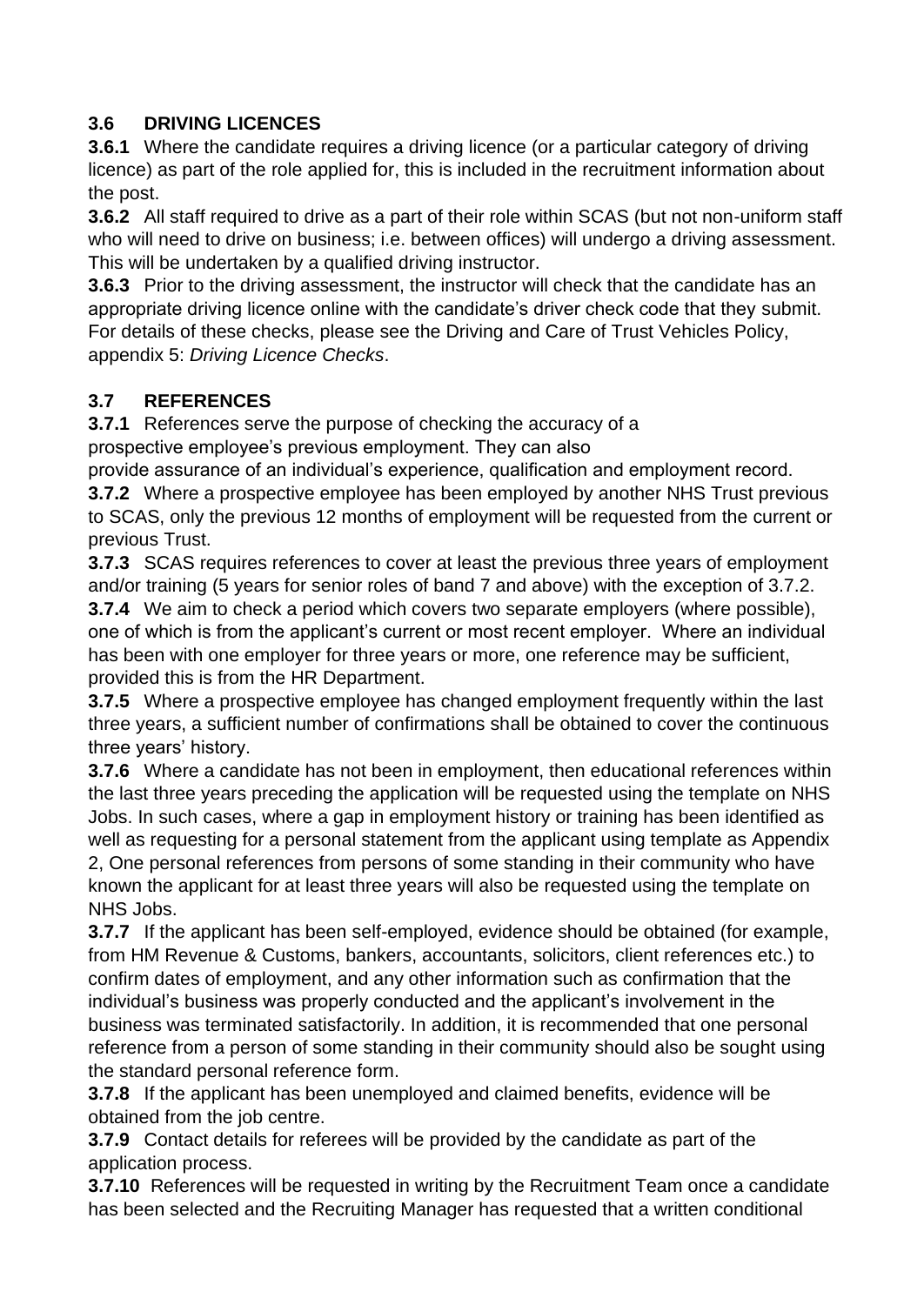offer of appointment is made. Candidates attending Assessment Centres will be asked if they are ok with their references being contacted prior to offer.

**3.7.11** References will be reviewed by the Recruitment Co-ordinator or Administrator for consistency with the application form and any other information relevant to the proposed employment. If the Recruitment Co-ordinator or Administrator has any concerns about a reference, then these should be raised with the Recruitment Advisor or the Recruitment Manager for resolution. Any discrepancies need to be noted and dealt with accordingly.

**3.7.12** Following point 3.7.11 references will be shared with the Recruiting Manager and where appropriate a Risk Assessment maybe carried out if any discrepancies are noticed and reported to the Recruiting/Recruitment Manager.

**3.7.13** Reference dates will be recorded on ESR by the Recruitment Coordinator and the reference will be retained on the personal file for the minimum periods outlined within with the Department of Health's guidance Management of Records Code of Practice at: [www.dh.gov.uk/en/Publicationsandstatistics/Publications/Records](http://www.dh.gov.uk/en/Publicationsandstatistics/Publications/RecordsManagementCodeofPractice) 

#### [ManagementCodeofPractice](http://www.dh.gov.uk/en/Publicationsandstatistics/Publications/RecordsManagementCodeofPractice)

**3.7.14** Where applicants have been previously employed by SCAS (within the last 5 years) an internal reference pro forma will be completed by the Department HR Advisor in liaison with the team leader if necessary to give a factual reference.

**3.7.15** Internal applicants will require one reference from the HR Department using Appendix 3, employment dates and any issues checked on ESR. If the applicant is staying within the same team then this will not be required

In accordance with recent changes within legislation relating to General Data Protection Regulation (GDPR) all confidential references are now exempt from disclosure. For more information on GDPR or to express your concerns please visit <https://ico.org.uk/>

**3.8** Recruitment Co-ordinators should contact the Human Resources department to verify that all details recorded on ESR are up to date, and that there is no relevant information on the individual's HR record which will need to be considered before any appointments are made – this will be actioned by using the HR Pro-forma template Appendix 3.

**3.9** Should the Recruiting Manager wish to seek additional information about the individual's suitability for the new role, information should be obtained from individual's line manager.

**3.10** If the HR Pro-forma comes back from the HR department and states the individual's HR file is not with them/or does not cover the last three years of appropriate reference, then references must be sought from the gaps in question.

## **3.11 WORK HEALTH ASSESSMENTS**

**3.11.1** All prospective SCAS staff including internal candidates where applicable will require a check by our Work Health Assessment

provider to ensure that they are fit to undertake the duties proposed. In all cases, the assessment should take place after any offer of appointment (whether conditional or unconditional), but prior to commencement of their employment or training.

**3.11.2** The Recruitment Team will provide prospective employees with an online Work Health Assessment Service Questionnaire which they will be required to complete online and submit to the Work Health Assessment provider or to the Recruitment Team as applicable.

**3.11.3** All prospective Operational Staff and and/or staff whose primary role includes driving will be required to have a medical examination to establish their fitness for the role. All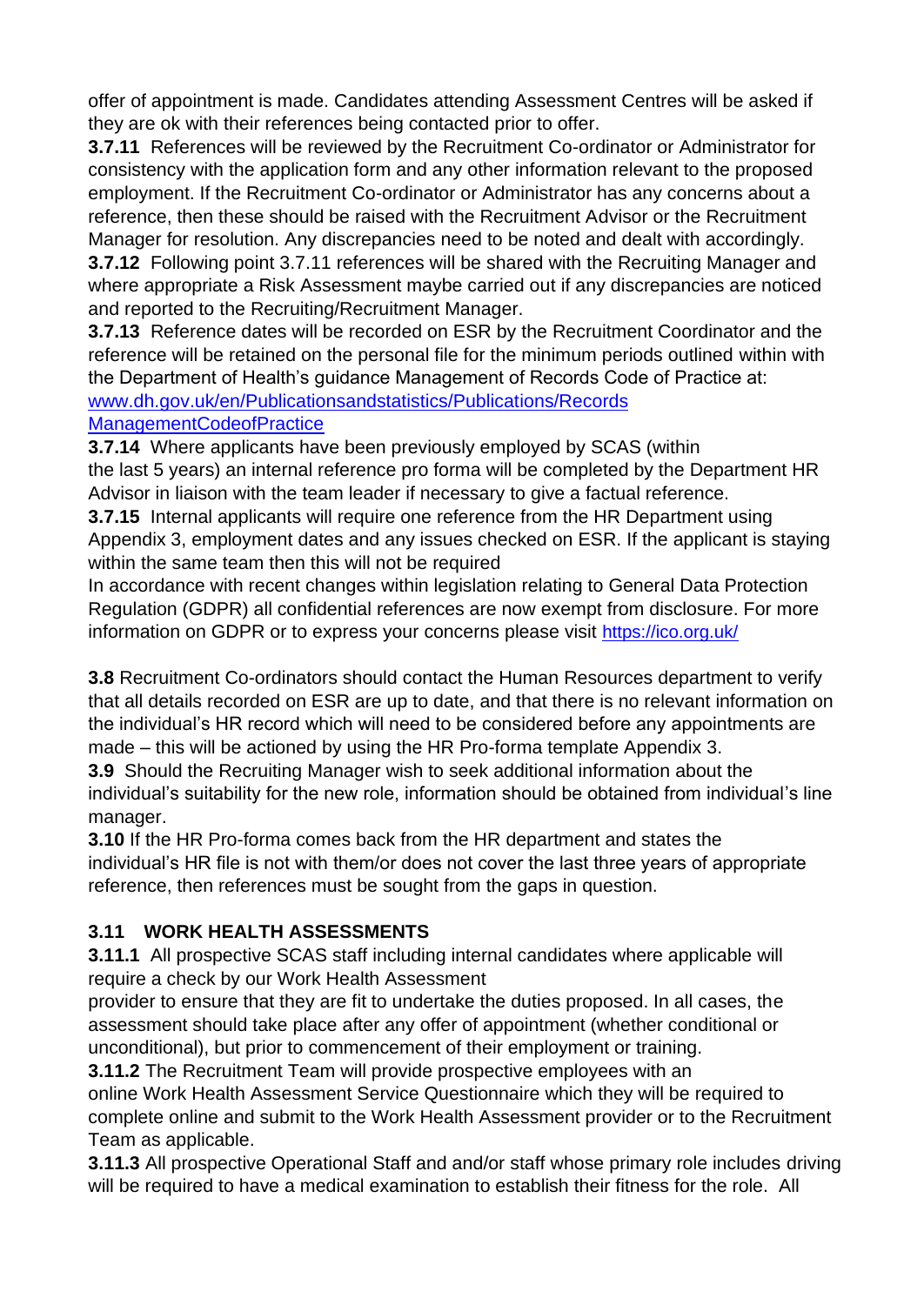other prospective SCAS staff will complete a questionnaire and indicate whether or not they require an Occupational Health (OH) check as stated on the conditional offer.

**3.11.4** Confirmation of the OH check will be sent via the OH Portal by the OH provider to the Recruitment Team where it will be retained on the HR file. No other information relating to the health of the candidate will be retained on file.

# **4. CONDITIONAL OFFERS**

**4.1** While pre-employment checks are being made, a conditional offer of employment will be made, making clear that the position is offered subject to the receipt of satisfactory preemployment checks.

**4.2** Offers should not be put in writing until the candidate has provided sufficient evidence to prove their identity and entitlement to work in the UK.

**4.3** If the Trust finds that the pre-employment checks are not satisfactory, the offer of employment will be withdrawn. (See Recruitment Policy for further information)

**4.4** A new employee may only join the organisation before all pre-employment checks are complete in exceptional circumstances or when a Risk Assessment has been completed by the Recruiting Manager.

# **5. WITHDRAWING CONDITIONAL OFFERS**

**5.1** Where there is a problem with pre-employment checks, the Recruitment Coordinator will raise this with the Recruitment Manager. The Recruitment Manager will be responsible for deciding whether an offer of employment is to be withdrawn in consultation with the Recruiting Manager.

**5.2** The candidate will then be notified in writing, with 'failure to satisfy preemployment checks' given as the reason unless a Risk Assessment has been completed for the applicant to start by the Recruiting Manager.

**5.3** Where an employee has commenced employment on a conditional basis, pending completion of pre-employment checks, and these turn out to be unsatisfactory; the Recruitment Manager will notify the appropriate HR Manager. The HR Manager will take the necessary action to terminate the employee's employment giving 'failure to satisfy preemployment checks' as the reason. For further information, refer to the Probationary Policy.

## **6. MONITORING OF CHECKS**

**6.1** The status of pre-employment checks will be recorded on spreadsheets and on NHS Jobs by the Recruitment Co-ordinator until such time as the records are transferred and maintained on ESR.

**6.2** DBS checks will be managed and monitored using NHS Jobs and ESR.

**6.3** Drivercheck forms will be logged on ESR and managed and monitored by Driving Standards.

**6.4** Terms and Conditions of employment are not issued until all pre-employment checks are completed unless a Risk Assessment has been completed and agreed by the Recruiting Manager and the p-files are signed off as complete by the Recruitment Advisor or the Recruitment Manager.

**6.5** The Recruitment Manager will monitor completion of checks periodically (not less frequently than 3 months) to ensure the necessary standards are being met and report any issues to the HR & Resourcing Manager.

## **7. RELATED POLICIES**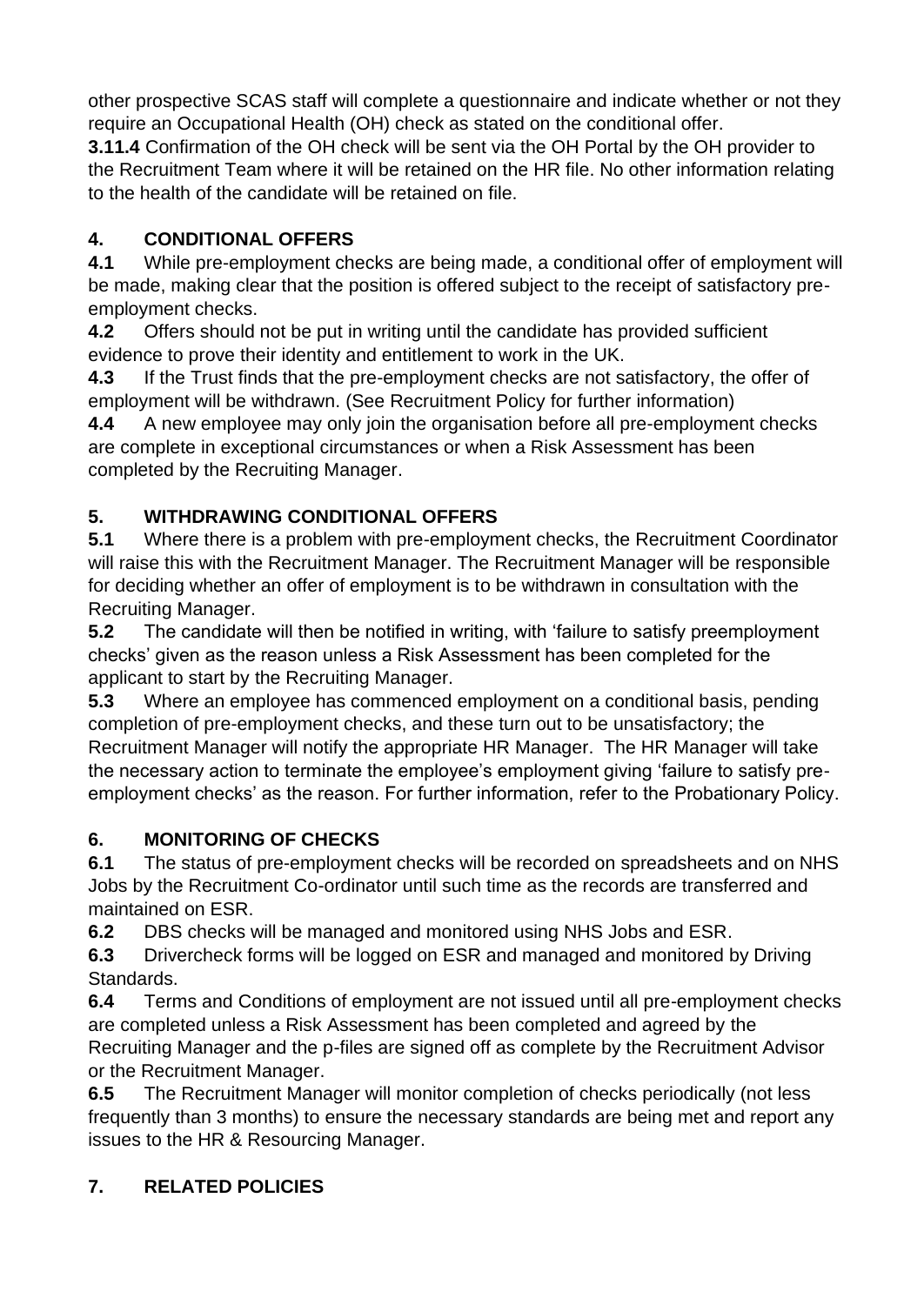This policy forms part of a suite of recruitment-related policies. The following should be read in conjunction with this:

- Recruitment Policy
- Probationary Policy
- Secondment Policy
- Bank Workers Policy
- DBS Checks
- Driving and Care of Trust Vehicles
- Registrations Checks Policy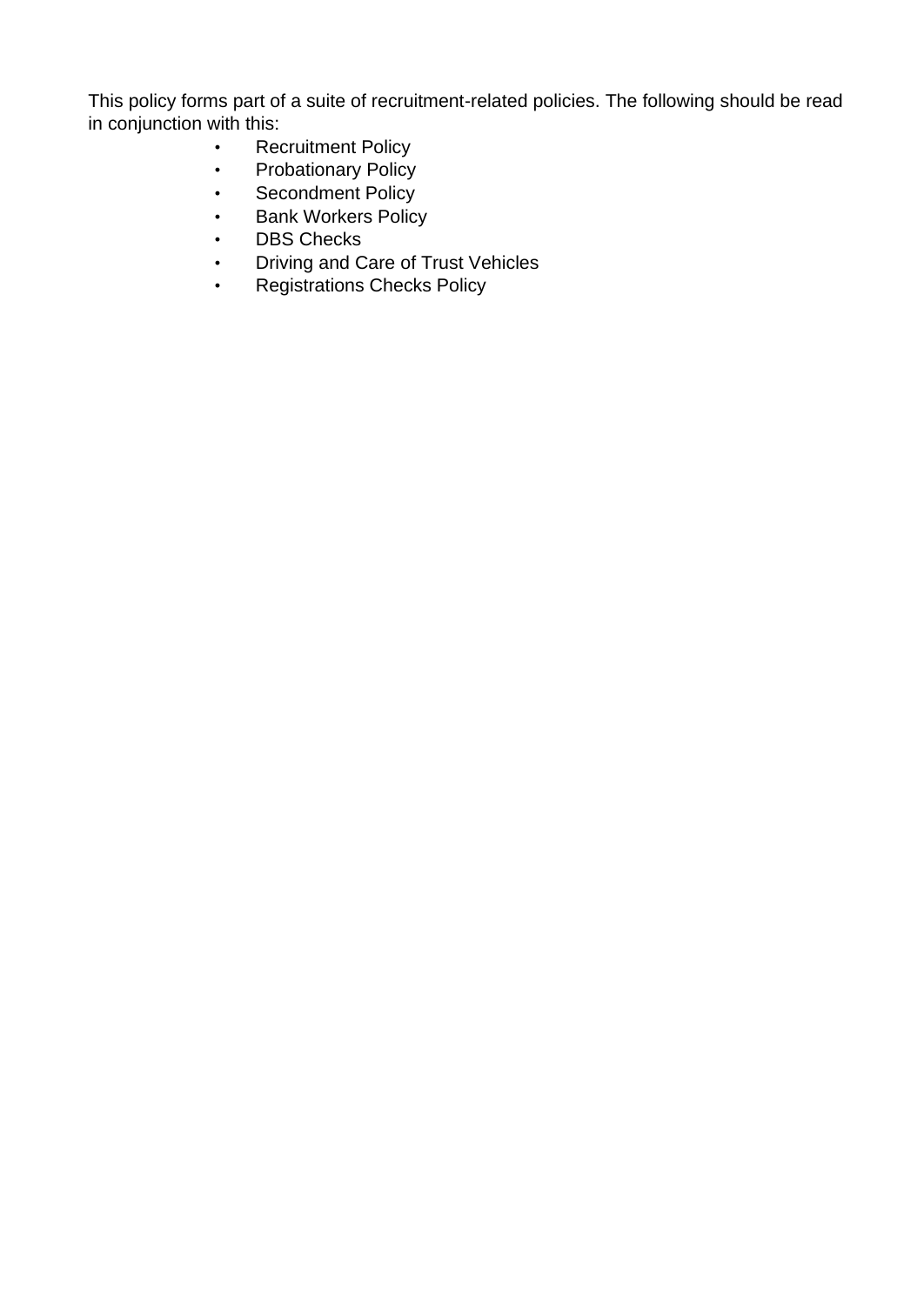#### **Sourcing References**

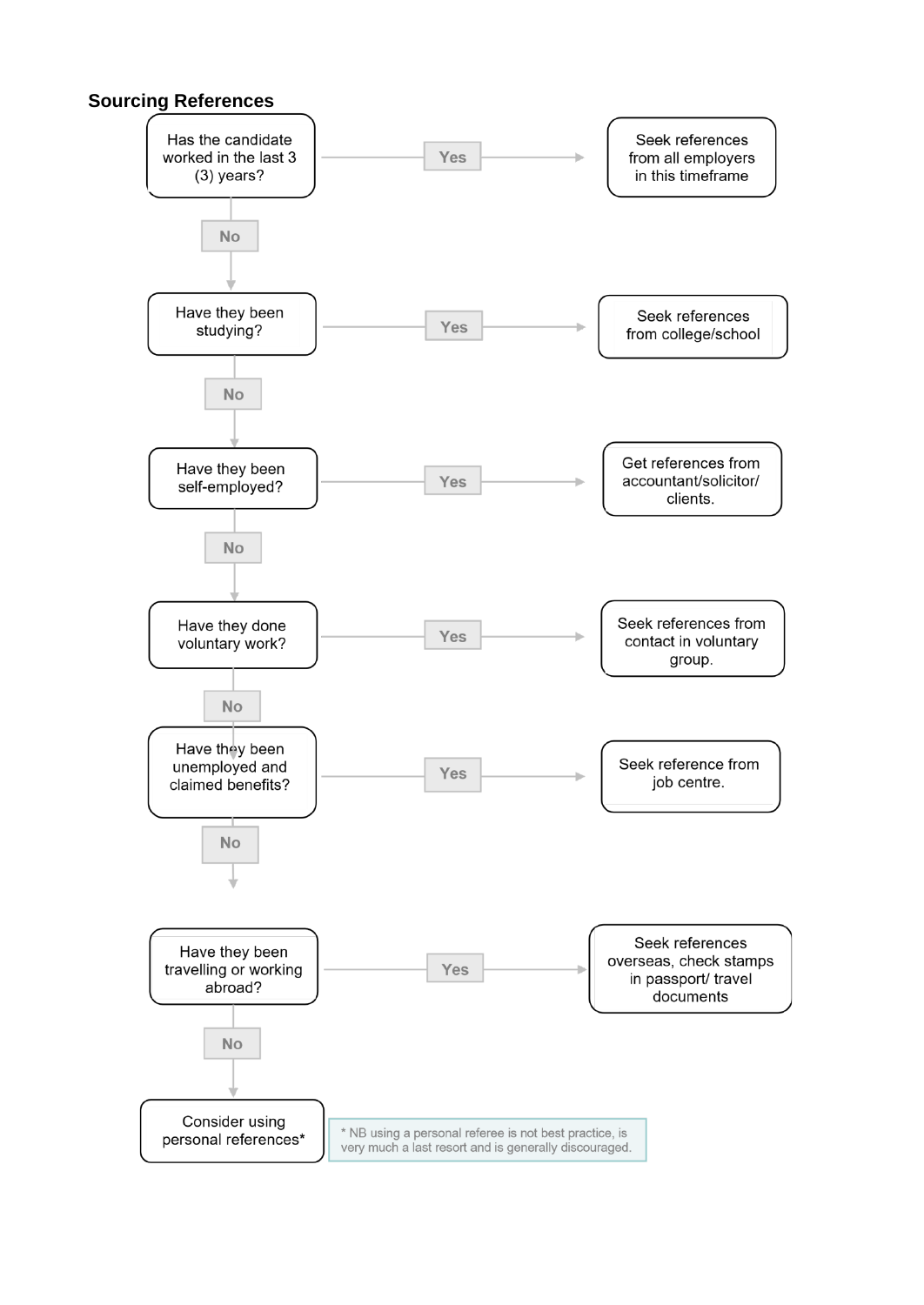#### **Reference Review Form**

The Reference Review form, Personal Statement Form, Confirmation for recruitment of appointment Form, Clearance from the Disclosure and Barring Service and Occupational Health Team while pending Form and the DBS / Dismissal Risk Assessment Form are available for Internal use by SCAS Staff. It can be accessed internally via our [Staff Intranet.](https://www.scas.nhs.uk/intranet/)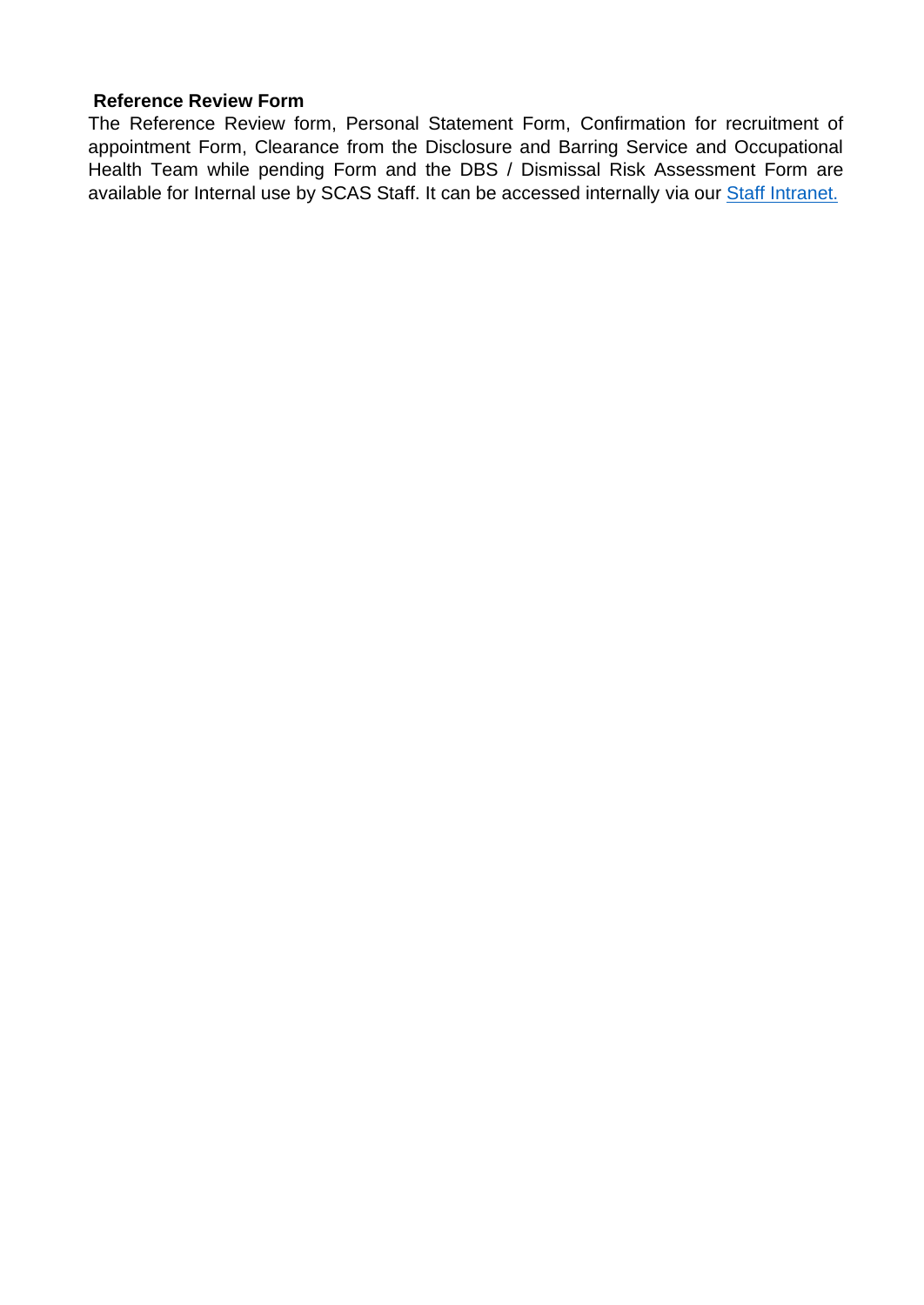## <span id="page-23-0"></span>**Appendix 2 – Legislation**

The following table provides a summary of key legislation that underpins this policy:

**Legislation Summary**  (link) [Equality Act 2010](https://www.gov.uk/guidance/equality-act-2010-guidance) [T](https://www.gov.uk/guidance/equality-act-2010-guidance)he Equality Act 2010 provides a legal framework that protects individuals from unfair discrimination in the workplace and wider society. It applies to all aspects of employment, including recruitment and selection and defines nine protected characteristics:

- age
- disability
- gender reassignment
- marriage or civil partnership
- maternity or pregnancy
- race
- religion or belief
- sex; and
- sexual orientation.

For all groups of people with characteristics protected under the Equality Act to benefit equally in gaining employment, some groups may need more help or encouragement than others. This is because some groups are disadvantaged or under-represented, or have different needs from the population as a whole due to past or present discrimination or exclusion or particular experiences.

The Equality Act allows service providers to take action that may involve treating one group more favourably where this is a proportionate way to help members of that group overcome a disadvantage or participate more fully, or in order to meet needs they have that are different from the population as a whole. This is called ['positive action'.](https://www.citizensadvice.org.uk/work/discrimination-at-work/what-doesn-t-count-as-discrimination-at-work/discrimination-at-work-positive-action/)

#### (link) Genuine Occupational Requirement (GOR)

Where in very limited circumstances the Equality Act allows a job to be restricted in favour of a particular protected characteristic.

#### (link) [The Safeguarding](http://www.legislation.gov.uk/ukpga/2006/47/contents) [Vulnerable Groups Act](http://www.legislation.gov.uk/ukpga/2006/47/contents) [2006](http://www.legislation.gov.uk/ukpga/2006/47/contents)

Requires Trusts to check relevant staff for criminal convictions via enhanced Disclosure and Barring Service (DBS) checks formerly referred to as CRB checks.

#### (link) [The Disclosure and](https://www.gov.uk/government/organisations/disclosure-and-barring-service/about) [Barring Service \(DBS\)](https://www.gov.uk/government/organisations/disclosure-and-barring-service/about)

The DBS is an executive non-departmental public body of the Home Office set up to help organisations make safer recruitment decisions and prevent unsuitable people from working with vulnerable groups, including children.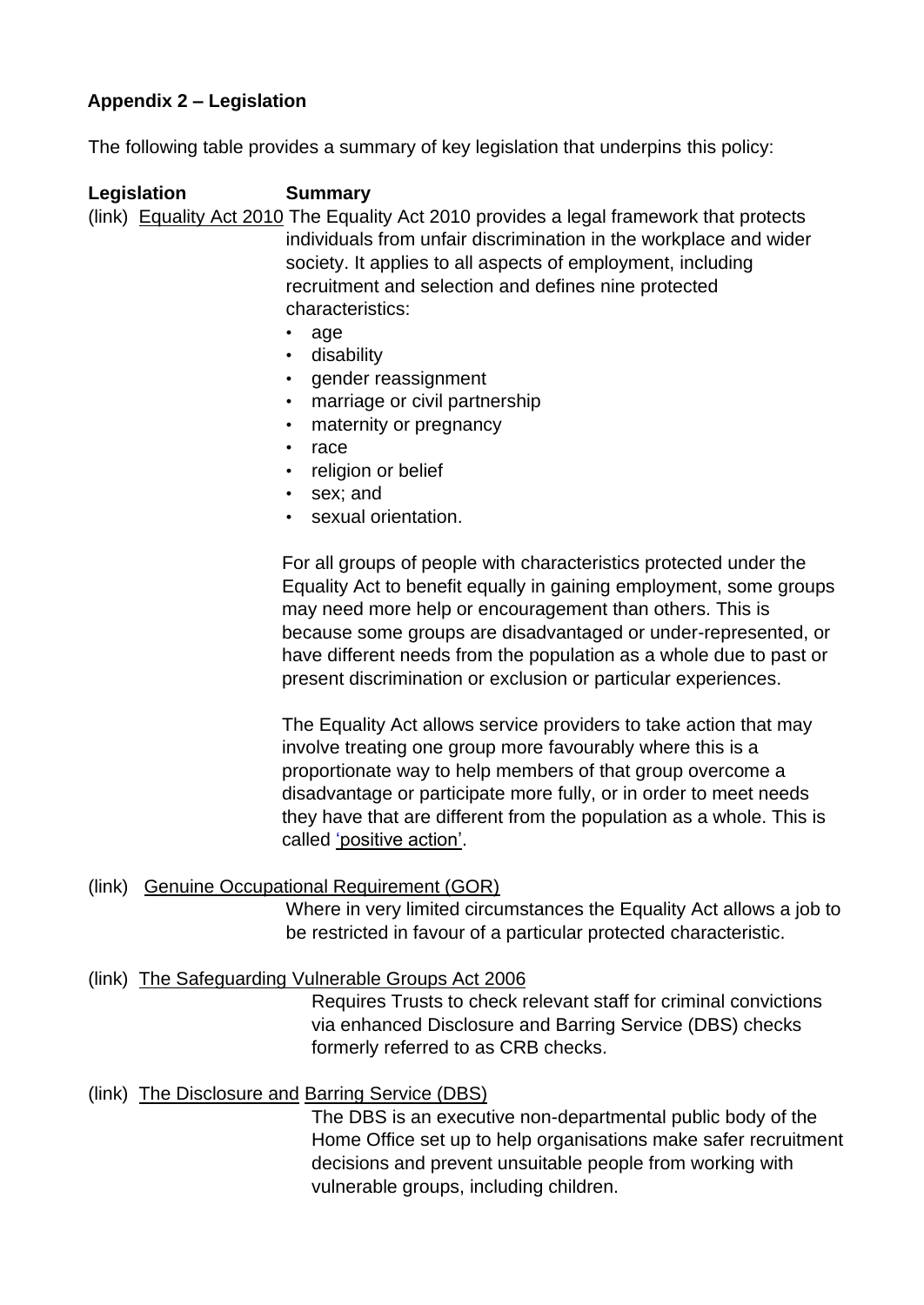Where a DBS certificate at either standard or enhanced level can legally be requested (where the position is one that is included in the Rehabilitation of Offenders Act (1974) (Exceptions) Order (1975) as amended) and where appropriate Police Act Regulations (as amended), SCAS can only ask an individual about convictions and cautions that are not protected.

In circumstances where a disclosure is positive and the candidate has been successful at interview the Recruitment Advisor/Manager shall ensure that an open and measured discussion takes place on the subject of any offences or other matter that might be relevant to the position.

Failure to reveal information that is directly relevant to the position sought could lead to withdrawal of an offer of employment.

#### (link) Children's and Adults' Barred Lists

Jobs that involve carrying out certain activities for children and adults may require an enhanced DBS check with a check of the barred lists. This will establish whether someone is included in the two DBS 'barred lists' (previously called ISA barred lists) of individuals who are unsuitable for working with children and adults.

People on the barred lists can't do certain types of work. There are specific rules for working with children and vulnerable adults - known as working in a regulated activity.

It's against the law for employers to employ someone or allow them to volunteer for this kind of work if they know they are on one of the barred lists.

For guidance on what level of check is required for each role, please click here: [The Disclosure and Barring Service \(DBS\)](https://www.gov.uk/government/organisations/disclosure-and-barring-service/about)

#### (link) [Rehabilitation of Offenders Act 1974](http://www.legislation.gov.uk/uksi/1975/1023/contents/made) (Exceptions) Order 1975

The Rehabilitation of Offenders Act 1974 (c.53) of the [UK](https://en.wikipedia.org/wiki/UK_Parliament)  [Parliament](https://en.wikipedia.org/wiki/UK_Parliament) [e](https://en.wikipedia.org/wiki/UK_Parliament)nables some [criminal](https://en.wikipedia.org/wiki/Criminal_law) [convictions](https://en.wikipedia.org/wiki/Conviction_(law)) to be ignored after a [rehabilitation](https://en.wikipedia.org/wiki/Rehabilitation_(penology)) period.

#### (link) [Immigration, Asylum](https://www.legislation.gov.uk/ukpga/2006/13/contents) [and Nationality Act 2006](https://www.legislation.gov.uk/ukpga/2006/13/contents)

This legislation made it a criminal offence of law for an employer to employ someone who is not legally entitled to reside and work in the UK. British citizens and citizens from the European Economic Area (EEA) are not subject to the Act.

#### (link) [Certificate of](https://www.gov.uk/uk-visa-sponsorship-employers/overview) [Sponsorship](https://www.gov.uk/uk-visa-sponsorship-employers/overview)

Any non-UK/EEA national seeking entry or permission to remain in the UK for the purpose of employment will normally require a